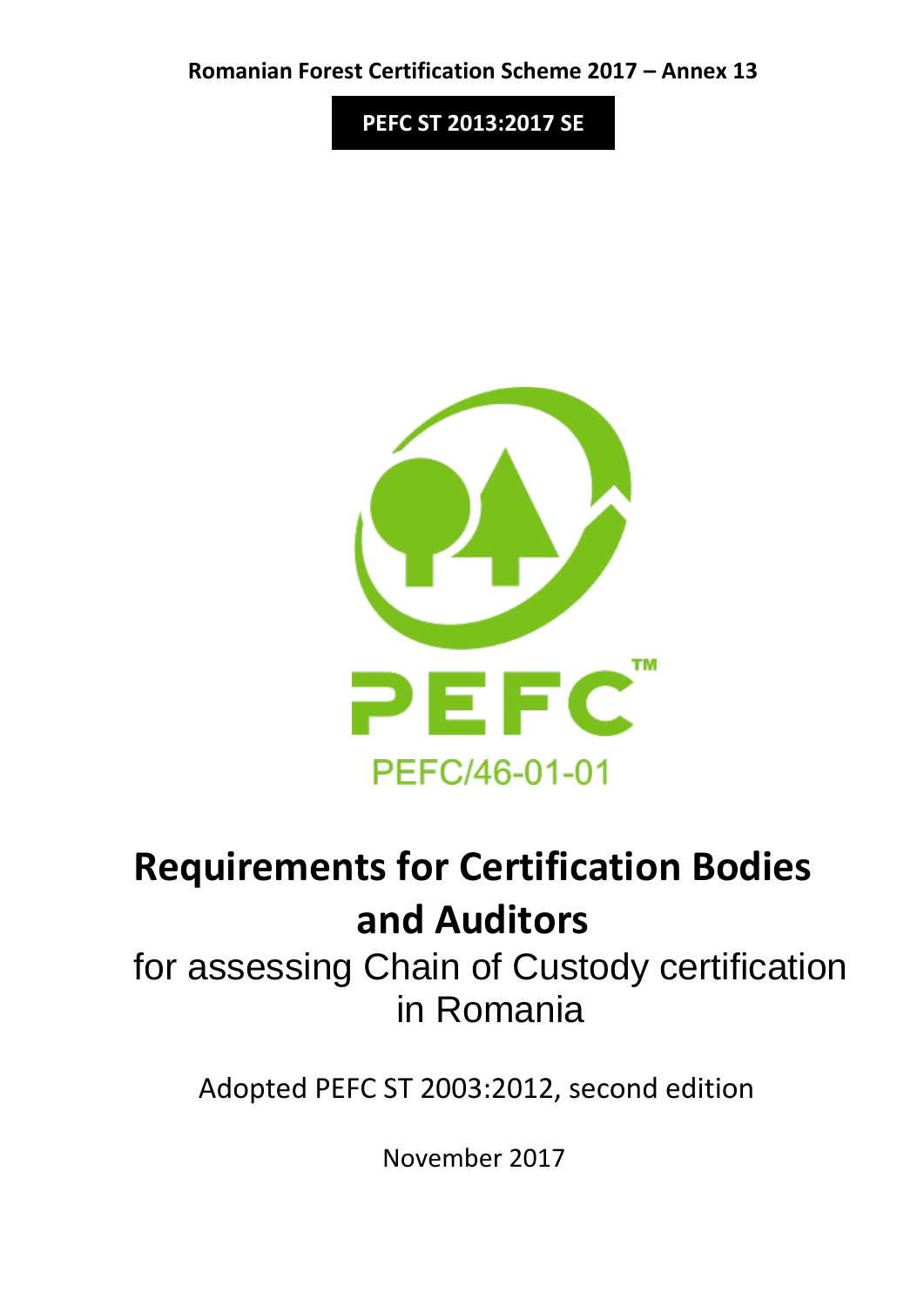

**PEFC Council**

World Trade Center 1, 10 Route de l'Aéroport CH -1215 Geneva , Switzerland Tel: +41 (0)22 799 45 40, Fax : +41 (0)22 799 45 50 E -mail: info@pefc.org , Web: [www.pefc.or](http://www.pefc.org/) [g](http://www.pefc.org/)

#### **© PEFC Council 2013**

#### **Copyright notice**

© PEFC Council 2013

This PEFC Council document is copyright-protected by the PEFC Council. This document is freely available from the PEFC Council website or upon request.

No part of this document covered by the copyright may be changed or amended; reproduced or copied in any form or by any means for commercial purposes without the permission of the PEFC Council.

The only official version of this document is English. Translations of this document can be provided by the PEFC Council or PEFC National Governing Bodies. In case of any doubt the English version is definitive.

**Document name:** Requirements for Certification Bodies, operating Certification against the PEFC International Chain of Custody Standard

**Document title**: PEFC ST 2003:2012

**Approved by:** PEFC Council General Assembly **Date:** 2012-07-02

**Issue date:** 2011-07-16

**Date of entry into force:** 2018-04-01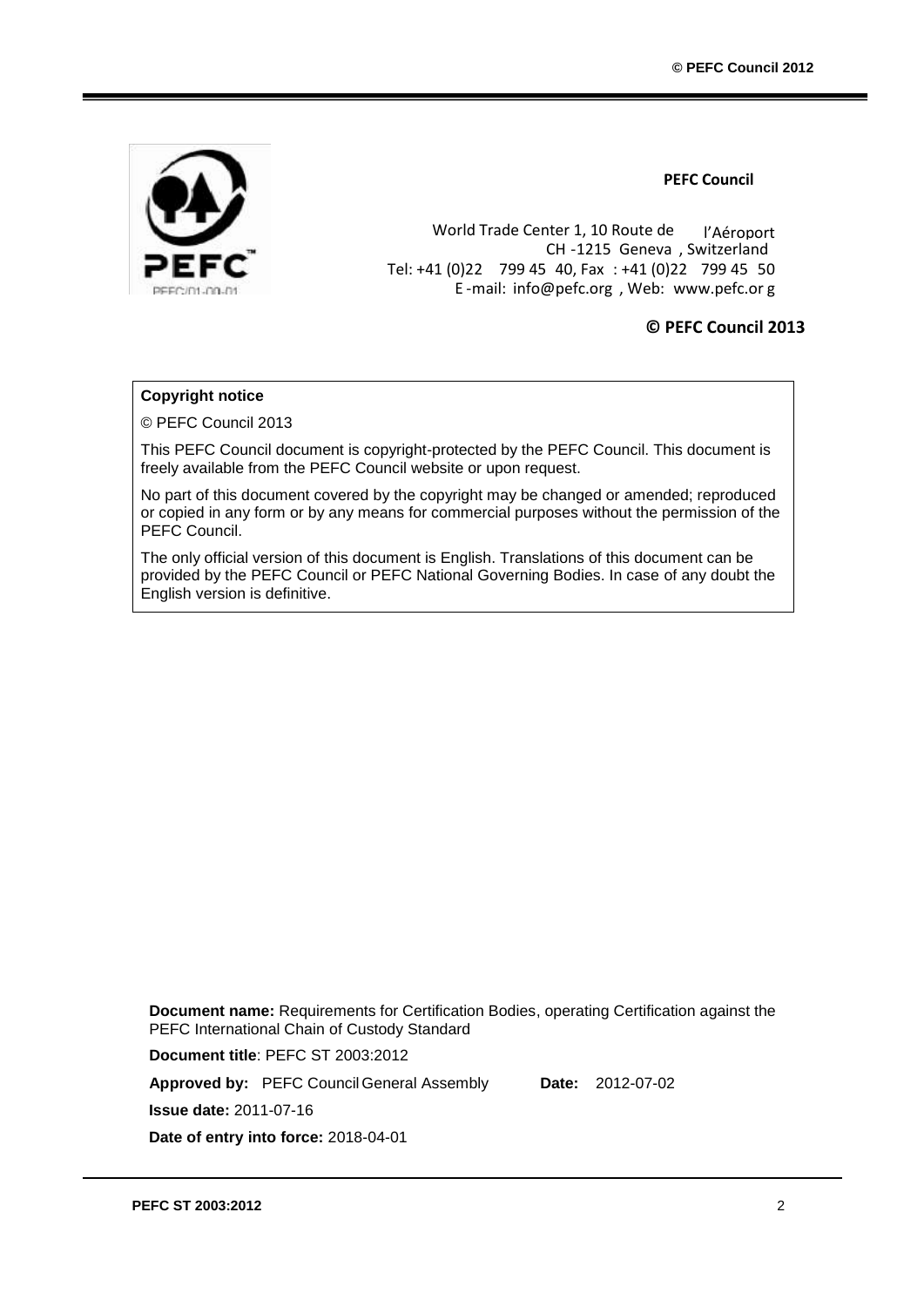# <span id="page-2-0"></span>Content

| 0.         |  |  |  |
|------------|--|--|--|
| 1.         |  |  |  |
| 2.         |  |  |  |
|            |  |  |  |
| 3.1        |  |  |  |
| 3.2        |  |  |  |
| 3.3        |  |  |  |
| 3.4        |  |  |  |
| 3.5        |  |  |  |
|            |  |  |  |
| 4.1.       |  |  |  |
| 4.2.       |  |  |  |
| 4.3.       |  |  |  |
| 4.4.       |  |  |  |
| 4.5.       |  |  |  |
| 4.6.       |  |  |  |
| 5.         |  |  |  |
| 6.         |  |  |  |
| 6.1.       |  |  |  |
| 6.1.1.     |  |  |  |
| 6.1.1.1.   |  |  |  |
| 6.1.1.2.   |  |  |  |
| 6.1.1.2.1. |  |  |  |
| 6.1.1.2.2. |  |  |  |
| 6.1.1.2.3. |  |  |  |
| 6.1.1.2.4. |  |  |  |
| 6.1.1.2.5. |  |  |  |
| 6.1.1.2.6. |  |  |  |
|            |  |  |  |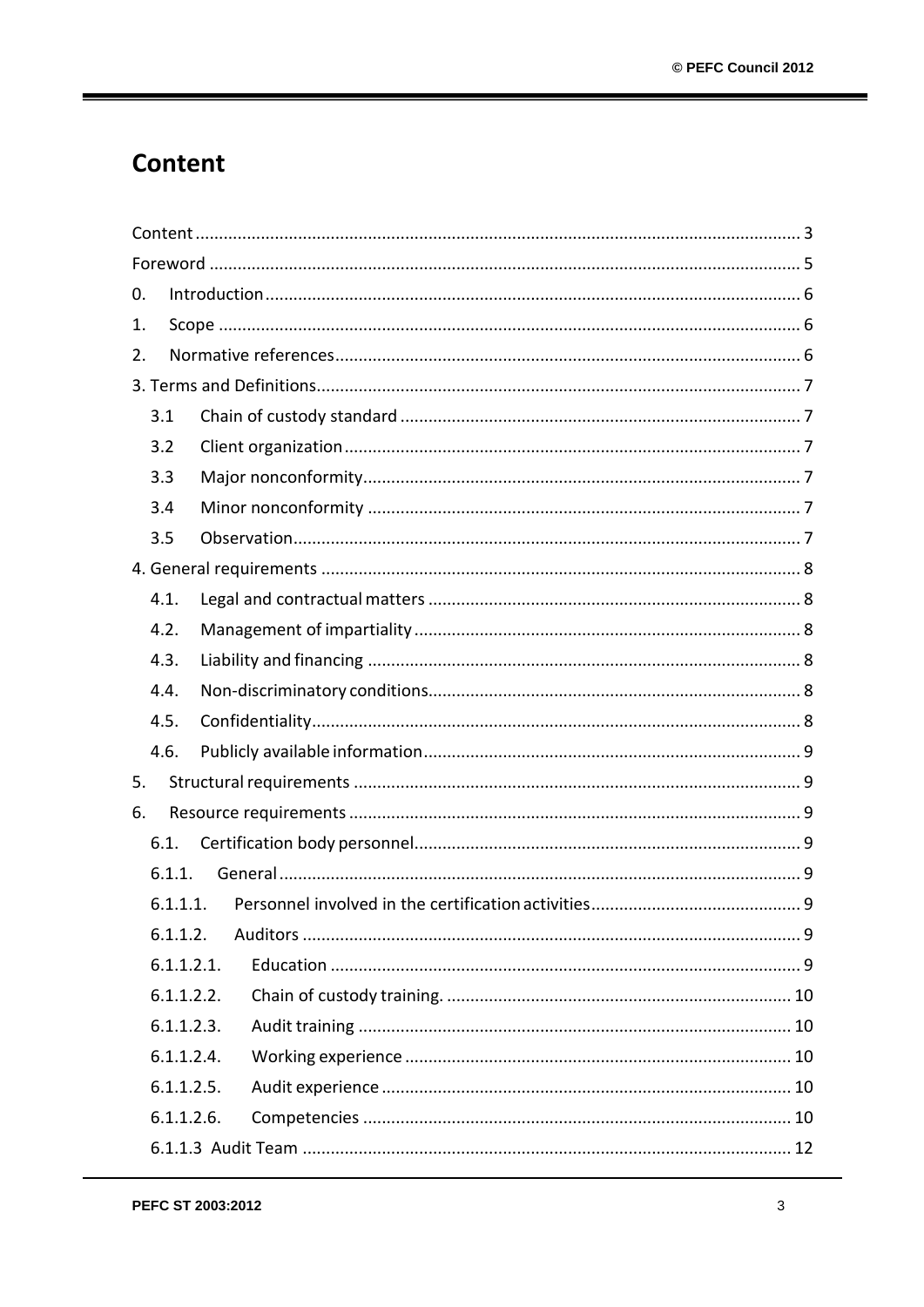|                                                                                     | 6.1.2 | Management of competence for personnel involved in the certification process<br>12 |  |
|-------------------------------------------------------------------------------------|-------|------------------------------------------------------------------------------------|--|
|                                                                                     | 6.1.3 |                                                                                    |  |
|                                                                                     | 6.2   |                                                                                    |  |
|                                                                                     | 7.    |                                                                                    |  |
|                                                                                     | 7.1.  |                                                                                    |  |
|                                                                                     | 7.2.  |                                                                                    |  |
|                                                                                     | 7.3   |                                                                                    |  |
|                                                                                     | 7.4   |                                                                                    |  |
|                                                                                     | 7.5   |                                                                                    |  |
|                                                                                     | 7.6   |                                                                                    |  |
|                                                                                     | 7.7   |                                                                                    |  |
|                                                                                     | 7.8   |                                                                                    |  |
|                                                                                     | 7.9   |                                                                                    |  |
|                                                                                     | 7.10  |                                                                                    |  |
|                                                                                     | 7.11  | Termination, reduction, suspension or withdrawal of certification 17               |  |
|                                                                                     | 7.12  |                                                                                    |  |
|                                                                                     | 7.13  |                                                                                    |  |
| 8.                                                                                  |       |                                                                                    |  |
|                                                                                     |       |                                                                                    |  |
|                                                                                     |       |                                                                                    |  |
| (Requirements are not applicable to the accreditation of the certification body) 18 |       |                                                                                    |  |
|                                                                                     |       |                                                                                    |  |
| 0                                                                                   |       |                                                                                    |  |
| 1                                                                                   |       |                                                                                    |  |
| $\overline{2}$                                                                      |       |                                                                                    |  |
|                                                                                     | 2.1   |                                                                                    |  |
|                                                                                     | 2.2   |                                                                                    |  |
|                                                                                     | 2.3   |                                                                                    |  |
|                                                                                     | 2.4   |                                                                                    |  |
| $\mathbf{3}$                                                                        |       |                                                                                    |  |
|                                                                                     | 3.1   |                                                                                    |  |
|                                                                                     | 3.2   |                                                                                    |  |
|                                                                                     | 3.3   |                                                                                    |  |
|                                                                                     | 3.4   |                                                                                    |  |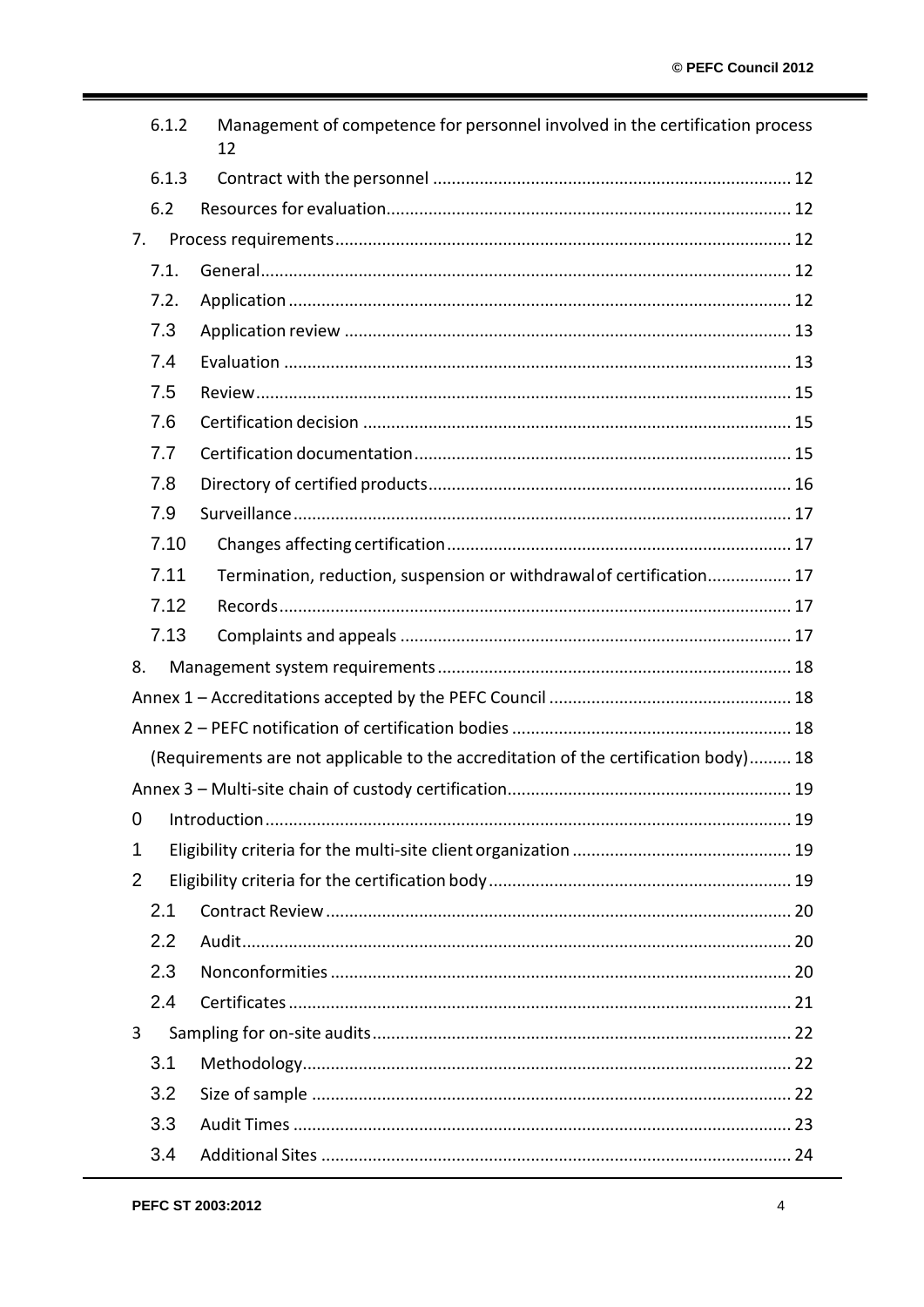## <span id="page-4-0"></span>**Foreword**

The text of the document has been developed by the PEFC Council (Program for the Endorsement of the Forest Certification schemes) and International Accreditation Forum, Inc. (IAF), and approved by the PEFC Council General Assembly on 2<sup>nd</sup> July 2012 and by IAF on 8<sup>th</sup> February 2012. The requirements of the document becomes effective for all certification bodies operating chain of custody certification against PEFC ST 2002,

*Chain of Custody of Forest Based Products - Requirements* as of 2nd July 2013 (one year from the adoption) except the requirements of chapter 5.2.2 which become effective on 2<sup>nd</sup> July 2014 (two years from the adoption).

Second Edition of the standard was issued in 2014 considering the need for editorial adaptations. The main adaptations result from the replacement of ISO/IEC Guide 65 by ISO/IEC 17065. ISO/IEC 17065 delivered the new structure for the standard without changing of any of the PEFC specific requirements contained in the original version.

The PEFC Council provides mutual recognition of national forest certification schemes and defines an international chain of custody standard (PEFC ST 2002:) and rules for the usage of the PEFC Logo (PEFC ST 2001). The PEFC Council requires that chain of custody certification shall be carried out by certification bodies who are accredited by accreditation bodies that are signatories of the Multilateral Recognition Arrangement (MLA) for product certification of IAF.

Accreditation reduces the risk for businesses and their customers by assuring that accredited certification bodies are competent to carry out the work they undertake. Accreditation bodies that are members of IAF are required to operate to the highest standard and to require the certification bodies they accredit to comply with appropriate international standards and IAF Guidance to the application of those standards.

Accreditations granted by IAF accreditation body members, based on regular peer evaluations to assure the equivalence of their accreditation programs, allow companies with an accredited conformity assessment certificate in one part of the world to have that certificate recognized everywhere else in theworld.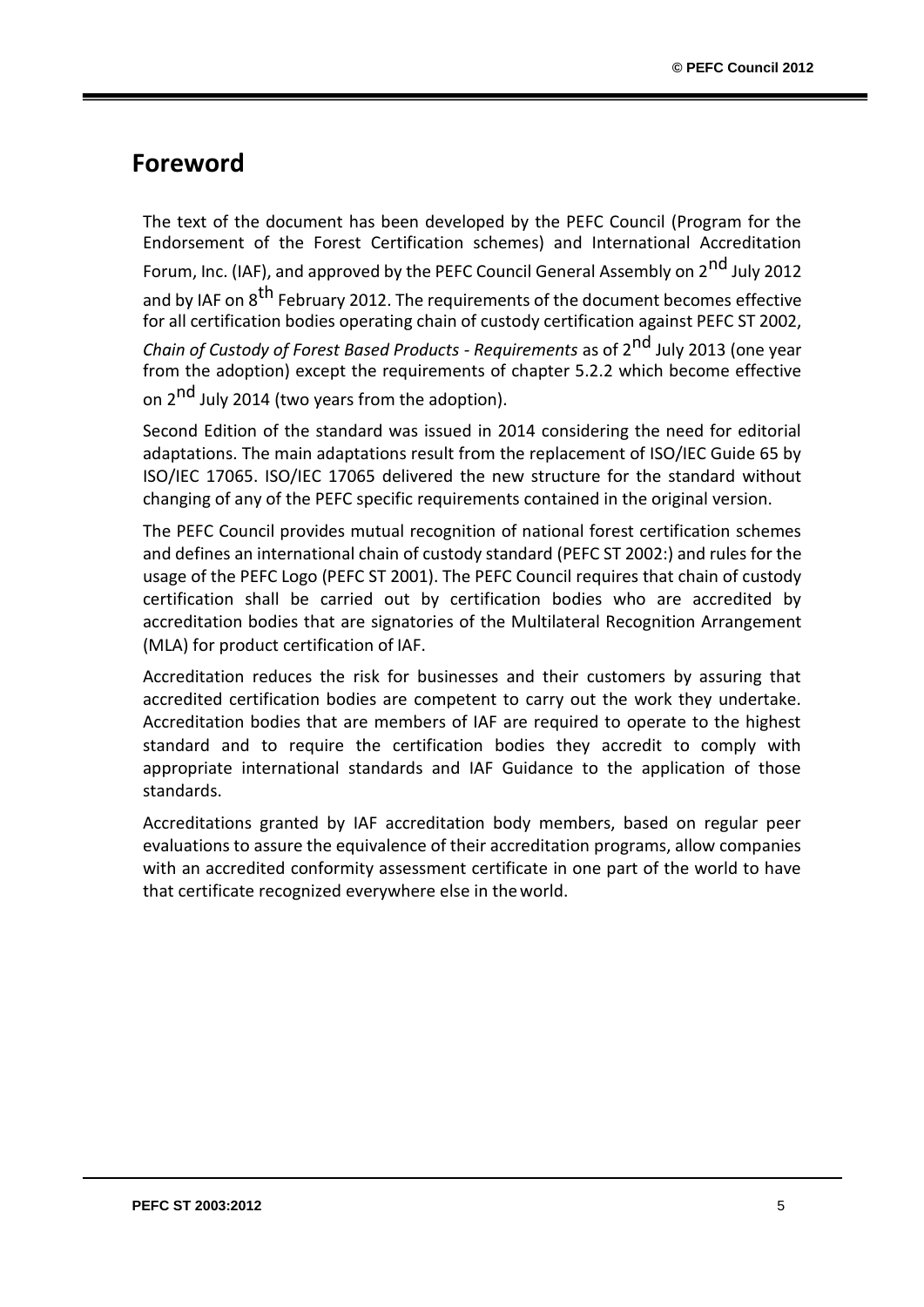# <span id="page-5-0"></span>**0. Introduction**

0.1 The PEFC Council requires the certification bodies operating chain of custody certification to meet the requirements of ISO/IEC 17065, PEFC document and the relevant provisions of ISO 19011:2011 specified in thisdocument.

0.2 ISO/IEC 17065 is an International Standard that sets out criteria for bodies operating certification of products, services and processes. The chain of custody certification is considered as a process certification whereby the chain of custody is a set of interrelated or interacting activities that transforms input information on the origin of procured raw material into output information on the origin of sold / transferred products. The requirements for the chain of custody are described in PEFC ST 2002: and rules for the usage of the PEFC Logo are described in PEFC ST 2001 of the PEFC Council Technical Document.

0.3 The term "shall" is used throughout this document to indicate those provisions that, reflecting the requirements of ISO/IEC 17065 and requirements specific for PEFC chain of custody certification, are mandatory. The term "should" is used to indicate guidance that, although not mandatory, is provided by IAF and the PEFC Council as a recognized means of meeting the requirements.

0.4 This document does not include the text of ISO/IEC 17065 and ISO 19011:2011. These documents can be obtained from ISO or national standard organizations.

### <span id="page-5-1"></span>**1. Scope**

This document provides additional scheme specific requirements for certification bodies operating chain of custody certification against PEFC ST 2002:.

# <span id="page-5-2"></span>**2. Normative references**

For dated references, only the edition cited applies. For undated references, the latest edition of the referenced document (including any amendments) applies

ISO/IEC 17000:2004, Conformity assessment – Vocabulary and general principles

ISO/IEC 17065, Conformity assessment — Requirements for bodies certifying products, processes and services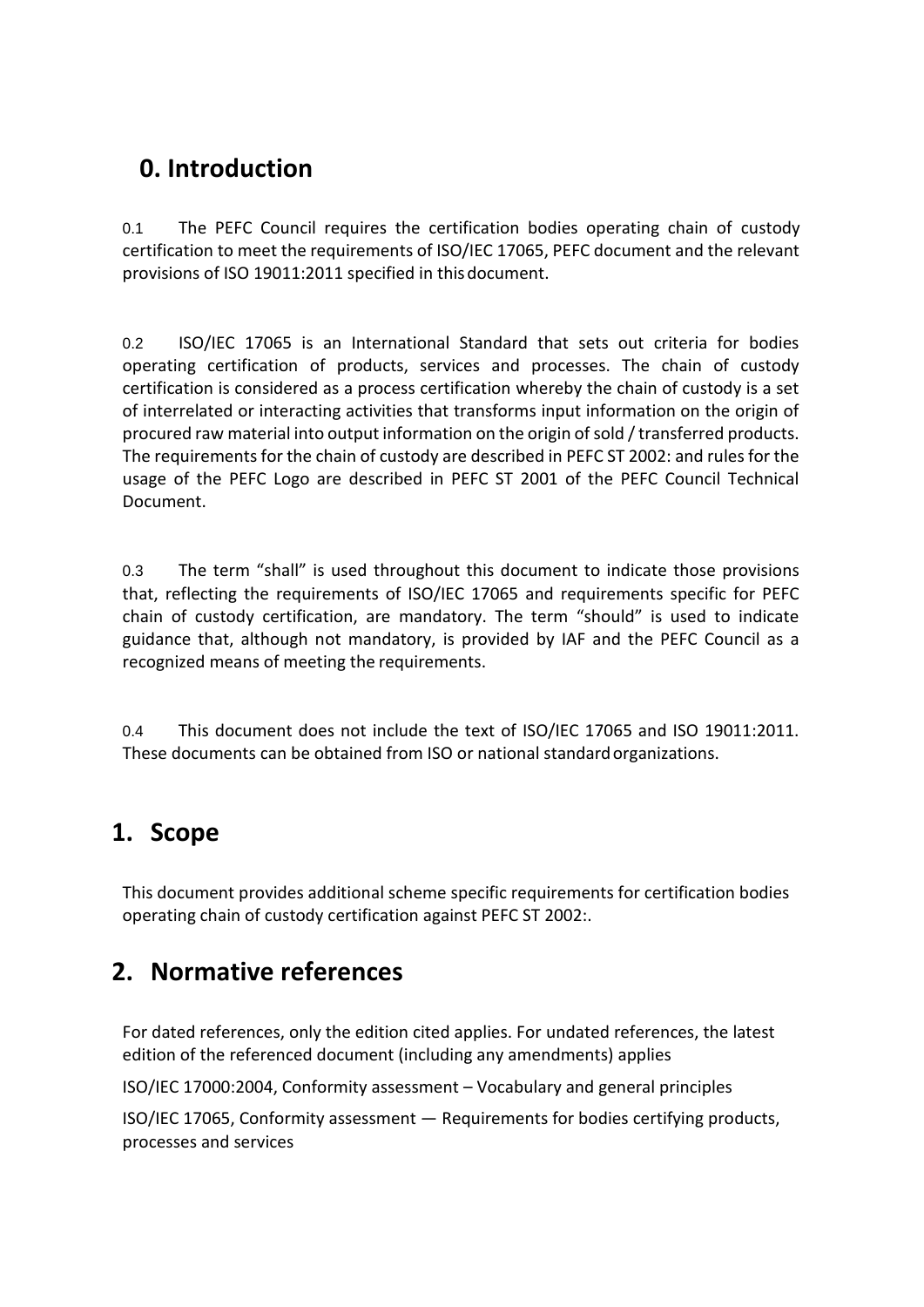For the purposes of this standard, the relevant definitions given in ISO/IEC Guide 2 and ISO 9000 apply, together with the following definitions:

ISO 19011:2011, Guidelines for auditing management systems

PEFC ST 2002, Chain of Custody of Forest Based Products – Requirements (hereinafter the chain of custody standard), *(available from [www.pefc.org\)](http://www.pefc.org/)*

PEFC ST 2001, , PEFC Logo Usage Rules - Requirements (hereinafter PEFC Logo usage rules), *(available from [www.pefc.org\)](http://www.pefc.org/)*

# <span id="page-6-0"></span>**3. Terms and Definitions**

For the purposes of this document, the relevant definitions given in ISO/IEC 17000, ISO/IEC 17065 and the chain of custody standard apply.

#### <span id="page-6-1"></span>**3.1 Chain of custody standard**

<span id="page-6-2"></span>PEFC ST 2002: Chain of Custody of Forest Based Products – Requirements.

#### **3.2 Client organization**

Organization, including a multi-site organization, that is applying for or whose chain of custody has been certified.

Note: The term "client organization" used in this document is equivalent to the term "supplier" used in ISO/IEC 17065.

#### <span id="page-6-3"></span>**3.3 Major nonconformity**

The absence of, or failure to implement and maintain, one or more requirements of the chain of custody standard, that may result in a systemic risk to the function and effectiveness of the chain of custody and/or effects confidence in the client organization's claims on certified raw material.

Note: A major nonconformity may be an individual nonconformity or a number of minor but related nonconformities, that when considered in total are judged to constitute a major nonconformity.

#### <span id="page-6-4"></span>**3.4 Minor nonconformity**

A single failure to fulfil the requirements of the chain of custody standard that may result in no systemic risk to the function and effectiveness of the chain of custody and/or effects confidence in the supplier's claims on certified raw material.

#### <span id="page-6-5"></span>**3.5 Observation**

An evaluation finding that does not warrant nonconformity but is identified by the audit team as an opportunity for improvement.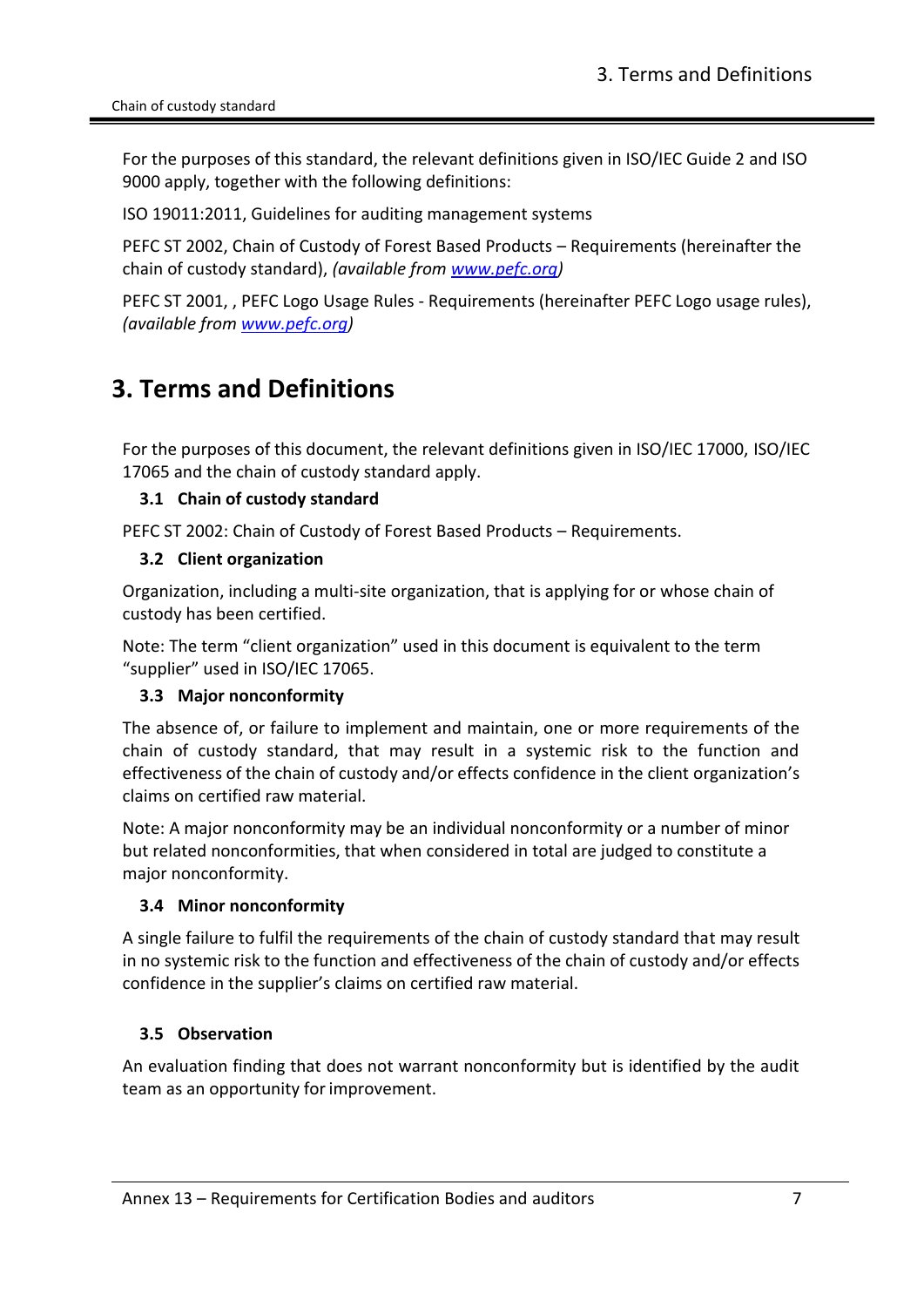# <span id="page-7-0"></span>**4. General requirements**

The criteria against which the client organization's chain of custody is evaluated are those outlined in latest version of the chain of custody standard and relevant mandatory appendices and PEFC logo usage rules.

Note: The latest version of the chain of custody standard, its amendments and corresponding transition period are available from the PEFC Council official website *[www.pefc.org](http://www.pefc.org/)*.

#### <span id="page-7-1"></span>**4.1. Legal and contractual matters**

All the requirements given in clause 4.1 of ISO/IEC 17065 apply.

- 4.1.1. Where the certification body makes use of the PEFC Logo on the certification document or for any other purposes linked to the PEFC certification scheme, the use shall only be carried out based on a valid license issued by the PEFC Council or the relevant PEFC National Governing Body.
- 4.1.2. Where the certification body makes use of the PEFC Logo on the certification document, it shall make clear to the client organization that the PEFC Logo on the certificate only refers to the client organization's compliance with the PEFC certification scheme and does not provide the client organization with the right to use the PEFCLogo.

Note: The client organization with a valid PEFC chain of custody certificate can only use the PEFC Logo with a unique PEFC licence logo number for "on-product" as well as "offproduct" purposes based on PEFC Logo usage licence contract issued by the PEFC Council or another entity authorized by the PEFC Council and in accordance with the PEFC logo usage rules.

#### <span id="page-7-2"></span>**4.2. Management of impartiality**

All the requirements given in clause 4.2 of ISO/IEC 17065 apply.

#### <span id="page-7-3"></span>**4.3. Liability and financing**

All the requirements given in clause 4.3 of ISO/IEC 17065 apply.

#### <span id="page-7-4"></span>**4.4. Non-discriminatory conditions**

All the requirements given in clause 4.4 of ISO/IEC 17065 apply.

#### <span id="page-7-5"></span>**4.5. Confidentiality**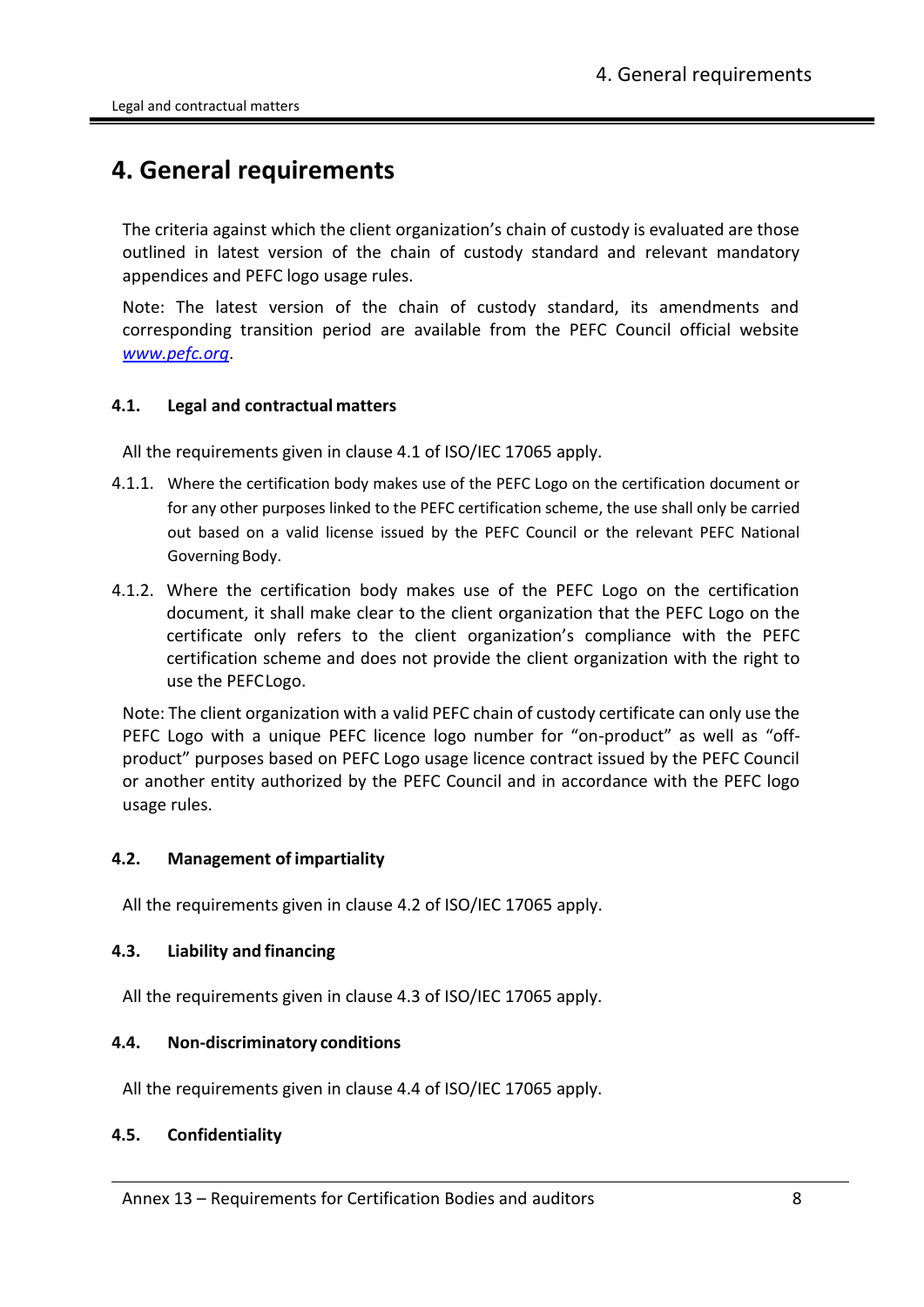Publicly available information

All the requirements given in clause 4.5 of ISO/IEC 17065 apply.

The certification body shall inform the client organization that it is obliged to provide information to the PEFC Council or a PEFC National Governing Body. In order to comply with the ISO/IEC 17065 for confidentiality, the certification body shall have the written consent of the client organization for the information disclosed to the PEFC council or the PEFC National Governing Body. Changes in the certification requirements

#### <span id="page-8-0"></span>**4.6. Publicly available information**

All the requirements given in clause 4.4 of ISO/IEC 17065 apply.

#### <span id="page-8-1"></span>**5. Structural requirements**

All the requirements given in clause 5 of ISO/IEC 17065 apply.

### <span id="page-8-2"></span>**6. Resource requirements**

#### <span id="page-8-3"></span>**6.1. Certification body personnel**

#### <span id="page-8-4"></span>**6.1.1. General**

All the requirements given in clause 6.1.1 of ISO/IEC 17065 apply.

#### <span id="page-8-5"></span>**6.1.1.1. Personnel involved in the certificationactivities**

The certification body shall ensure that all personnel carrying out the key activities, such as contract review, auditing, granting of certification, monitoring of auditors, etc. have the relevant and appropriate knowledge and competencies corresponding to these activities.

#### <span id="page-8-6"></span>**6.1.1.2. Auditors**

The certification body shall have a documented process to ensure that auditors have personal attributes, knowledge and skills in accordance with clauses 7.1, 7.2.1, 7.2.2, 7.2.3.1,7.2.3.2

<span id="page-8-7"></span>and 7.2.3.4 of ISO 19011:2011.

#### **6.1.1.2.1. Education**

6.1.1.2.1.1. The certification body shall ensure that auditors have the knowledge corresponding to at least a secondary education that includes or is supplemented with courses related to forest based and related industries where the auditor(s) conducts chain of custody audits.

Note: Secondary education is that part of the national education system that comes after the primary or elementary stage, but that is completed prior to entrance to the tertiary, i.e. university or similar educational institution.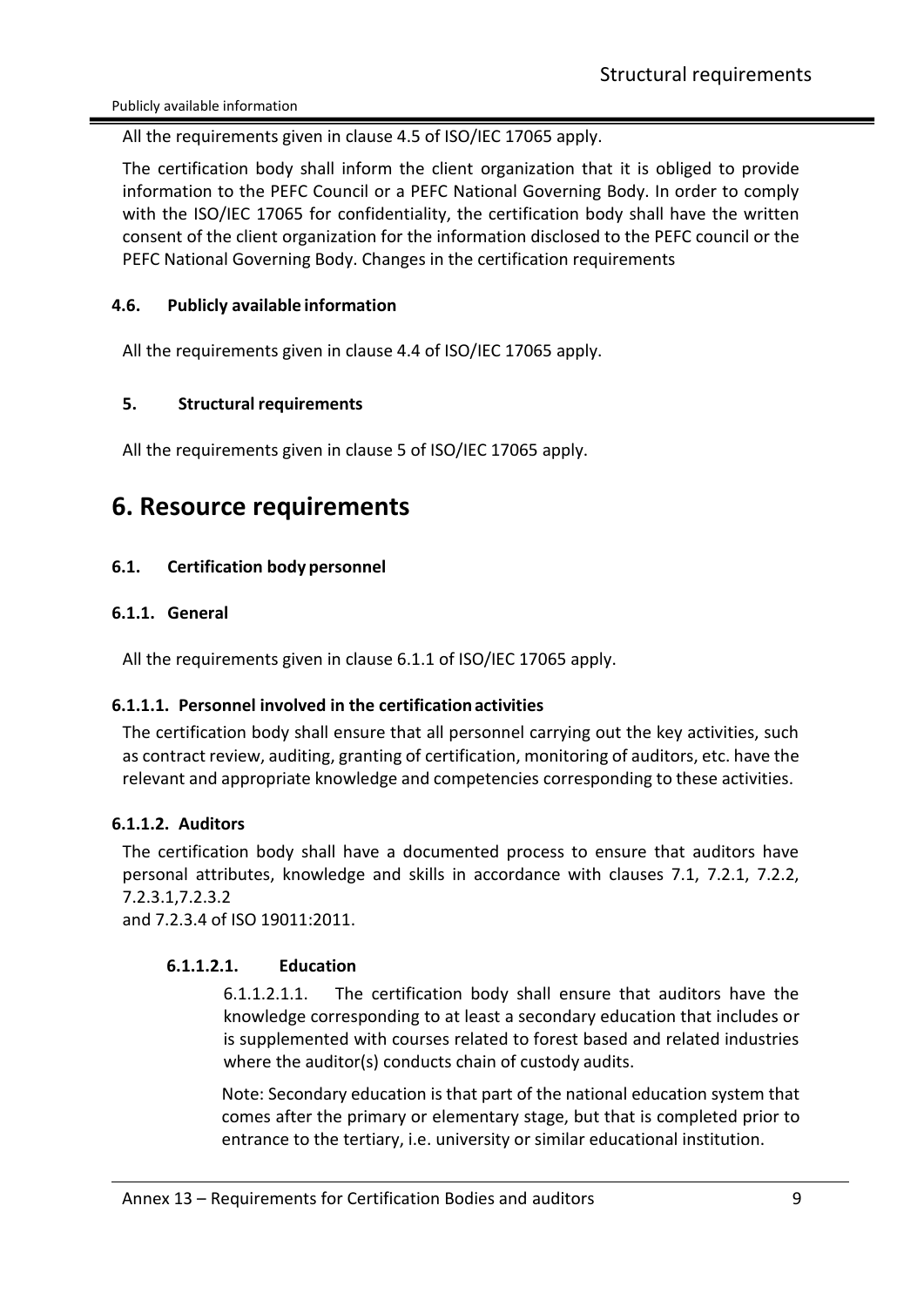6.1.1.2.1.2. The specific education relating to forest based and related industries can be substituted by working experience in these sectors if the certification body can demonstrate it is equivalent to the required education.

#### **Note: Forest based and related industries include activities relating to manufacturing, transport, distribution or transport and storage of forest based products.**

#### <span id="page-9-0"></span>**6.1.1.2.2. Chain of custody training.**

The certification body shall ensure that auditors, in the last two years, have participated in an education program in chain of custody of forest based products that is recognized by the PEFC Council or a PEFC National Governing Body.

#### <span id="page-9-1"></span>**6.1.1.2.3. Audit training**

The certification body shall ensure that auditors have successfully completed training in audit techniques based on ISO 19011.

#### **6.1.1.2.4. Working experience**

<span id="page-9-2"></span>6.1.1.2.4.1. For a first qualification of an auditor, the certification body shall ensure that the auditor has a minimum of three (3) years full time experience in the forest based and related industries.

6.1.1.2.4.2. The number of years of total work experience may be reduced by one (1) year, if the auditor has completed a tertiary education appropriate and relevant to forest based and related industries.

Note: Tertiary education, also referred to as third stage, third level, and post-secondary education, is the educational level following the completion of a school providing a secondary education.

#### <span id="page-9-3"></span>**6.1.1.2.5. Audit experience**

6.1.1.2.5.1. For a first qualification of an auditor, the certification body shall ensure that the auditor within the last three years has performed chain of custody audits for at least four organizations under the leadership of a qualified auditor. The number of chain of custody audits in training can be reduced by two (2) audits for auditors that are qualified for ISO 9001 or 14001 auditing in the sector of forest based and relatedindustries.

6.1.1.2.5.2. For maintaining the qualification of the auditor, the certification body shall ensure that the auditor has performed a minimum of five (5) external audits per year including at least two (2) chain of custody audits where the sum of these audits should cover at least seven (7) man-day of audit work.

#### **6.1.1.2.6. Competencies**

<span id="page-9-4"></span>6.1.1.2.6.1. The certification body shall ensure that auditors demonstrate ability to apply knowledge and skills in the following areas:

a) audit principles, procedures and techniques (see 7.2.3.2.a of ISO 19011): to enable the auditor to apply those appropriate to different audits and ensure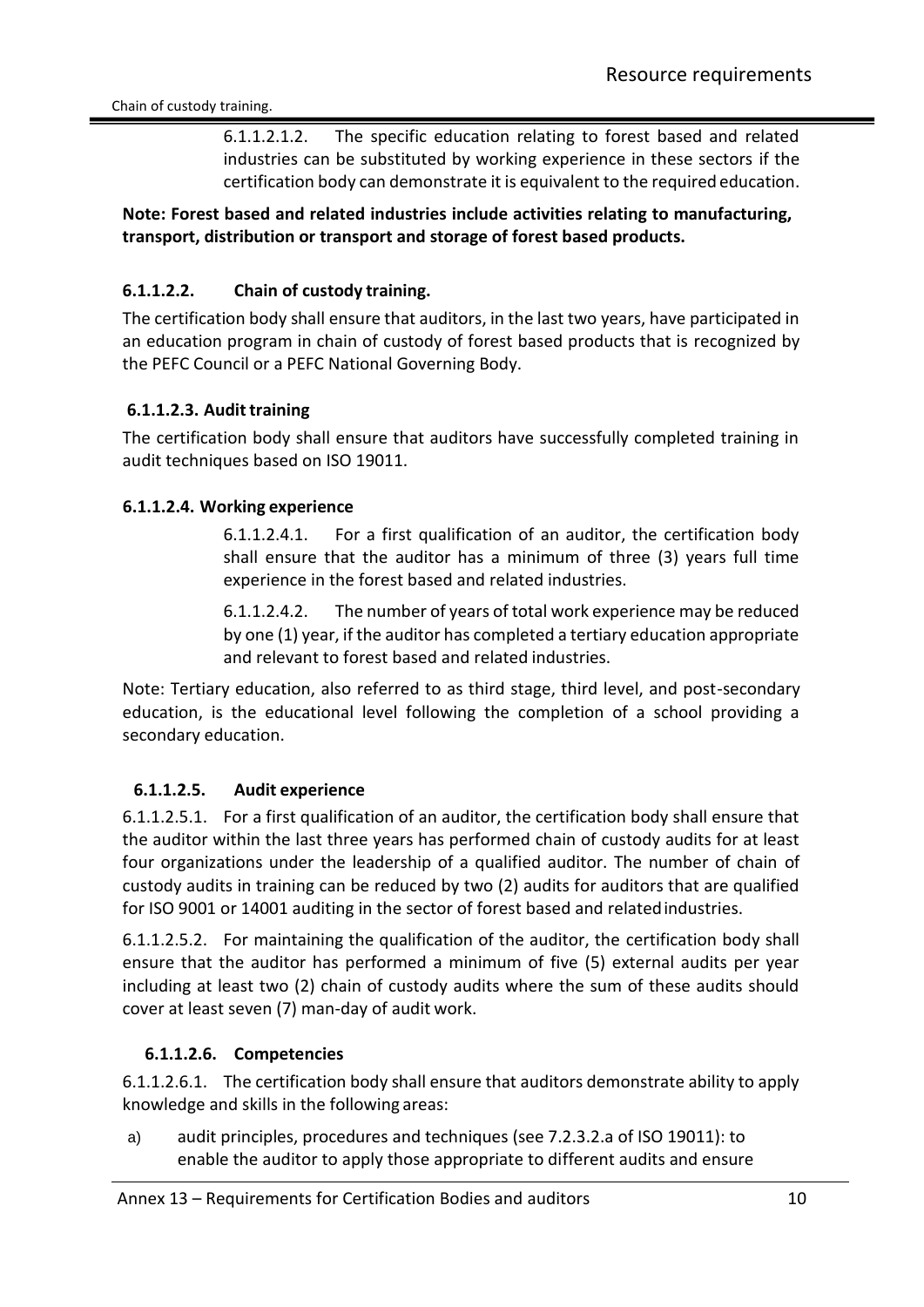that audits are conducted in a consistent and systematic manner.

- b) organization situations (see 7.2.3.2c of ISO 19011), including organizational size, structure, functions and relationships, general business processes and related terminology and cultural and social customs such as knowledge of the client organization working language: to enable the auditor to comprehend the organization's operational context.
- c) applicable international legislation and country specific forest governance and law enforcement system relevant to forest based raw material procurement and avoidance of raw material from controversial sources: to enable the auditor to comprehend the client organization's contractual relationships with suppliers and evaluate the client organization's procedures for avoidance of raw material from controversial sources. Knowledge and understanding of this area shallcover:
	- contracts and agreements,
	- forest governance and law enforcement system of countries of the uncertified raw material origin,
	- international treaties and conventions relating to forest products trade (CITES).

6.1.1.2.6.1 The certification body shall ensure that auditors demonstrate ability to apply terminology, knowledge, understanding and skills in the following areas of the chain of custody of forest based products:

- a) principles and requirements of the chain of custodystandard,
- b) products, processes and practices in the specific sector, applied raw material flow, measurements and control measures,
- c) the application of management systems to forest based and related industries and interaction between their components,
- d) information systems and technology for, authorisation, security, distribution and control of documents, data and records,
- e) application of PEFC and other product labels and claims, and
- f) application of the measures to avoid procurement of raw material from controversial sources, including the relevant risk assessment methodology and indicators.

6.1.1.2.6.3 The certification body shall provide evidence of annual monitoring of chain of custody auditors applying methods such as audit witnessing, reviewing audit reports or client organizations' feedback, etc. based on the frequency of their usage and the level of risk linked

to their activities. In particular, the certification body shall review the competence of its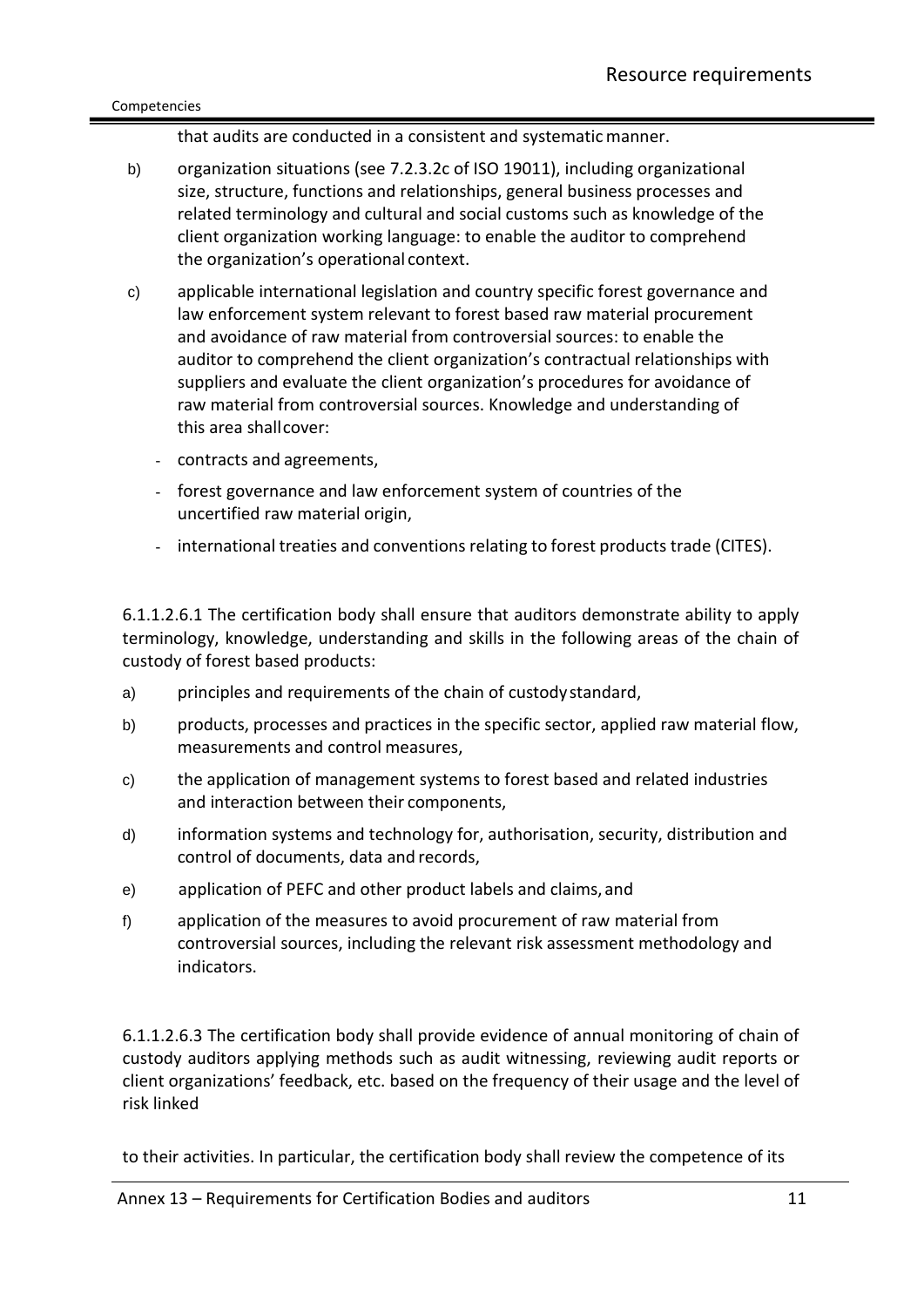personnel in the light of their performance in order to identify training needs.

#### <span id="page-11-0"></span>**6.1.1.3 Audit Team**

The audit team shall be comprised of by auditor(s) fulfilling the requirements defined in 5.2. In some cases technical experts may be required to support the required auditor competency in a particular technical area by providing appropriate technical expertise.

#### <span id="page-11-1"></span>**6.1.2 Management of competence for personnel involved in the certification process**

All the requirements given in clause 6.1.2 of ISO/IEC 17065 apply.

#### <span id="page-11-2"></span>**6.1.3 Contract with the personnel**

All the requirements given in clause 6.1.3 of ISO/IEC 17065 apply.

#### <span id="page-11-3"></span>**6.2 Resources for evaluation**

All the requirements given in clause 6.2 of ISO/IEC 17065 apply.

### <span id="page-11-4"></span>**7. Process requirements**

#### <span id="page-11-5"></span>**7.1. General**

All the requirements given in clause 7.1 of ISO/IEC 17065 apply.

#### <span id="page-11-6"></span>**7.2. Application**

All the requirements given in clause 7.2 of ISO/IEC 17065 apply

7.2.1 The client organization, as a minimum, shall provide the following information as a part of the application for chain of custody certification:

- a) corporate entity, name, address and legal status,
- b) chain of custody documented procedures of the client organization as defined in the chain of custody standard,
- c) descriptive identification of the products covered by the chain of custody,and
- d) sites covered by the chain of custody in the case of multi-site certification (as defined in the chain of custody standard).

7.2.2 The client organization, as a minimum, shall provide for products covered by the chain of custody, the following information relating to the application of the optional requirements of the chain of custody standard:

- a) chain of custody method
- b) method of calculation of the certification percentage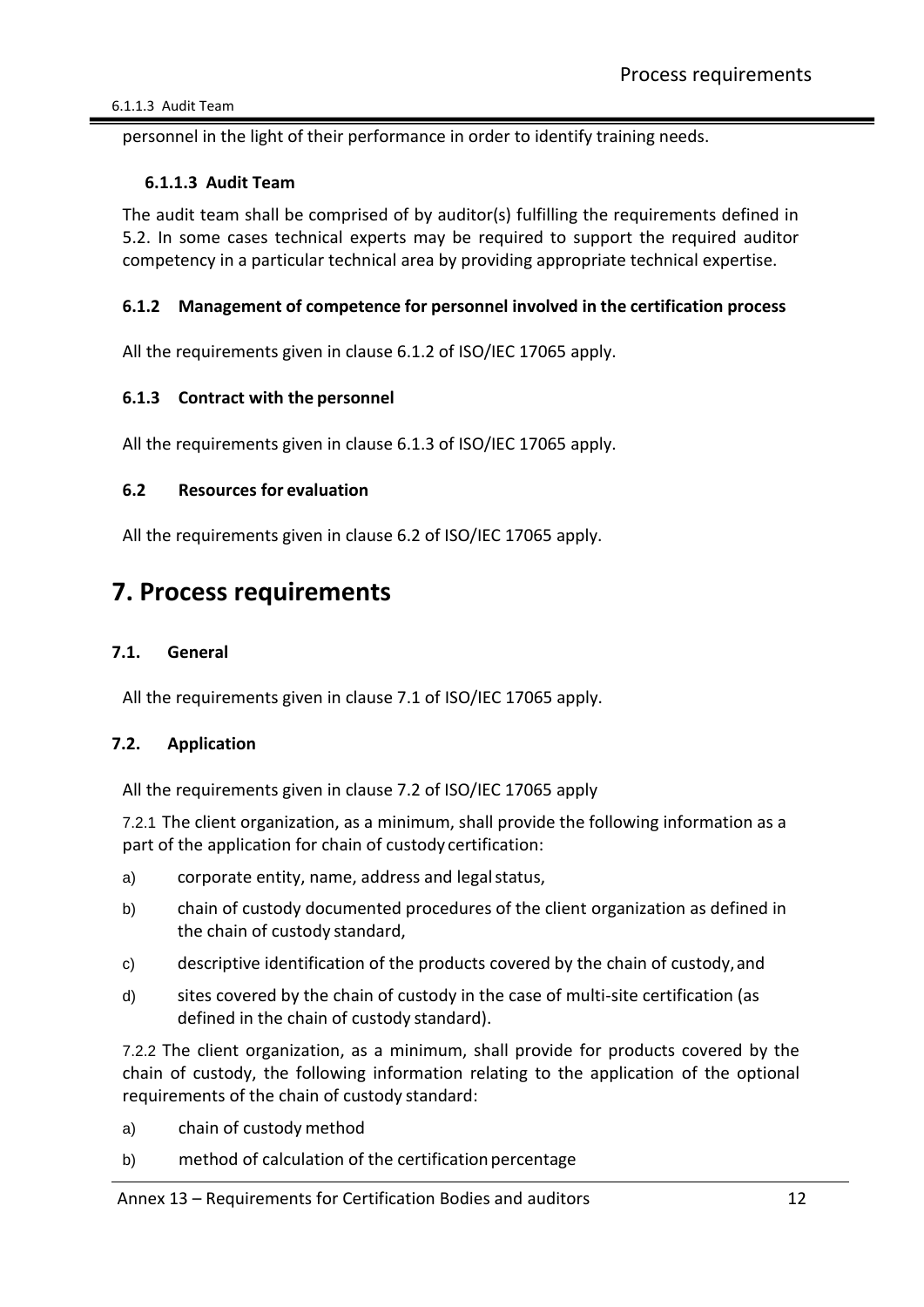Application review

- c) transfer of certification percentage to output products
- d) applied definition of the origin, and
- e) intended application of the PEFC Logo usage rules.

7.2.3 Where the client organization is using different chain of custody methods (a-e) for various products or at various sites, in case of multisite organization, the application shall include information specified under a) to e) separately for each product and/orsite.

#### <span id="page-12-0"></span>**7.3 Application review**

All the requirements given in clause 7.3 of ISO/IEC 17065 apply.

7.3.1 The certification body shall have documented procedures to ensure that an audit plan is established for each audit to provide basis for agreement regarding the conduct and scheduling of the audit activities. The audit plan shall be communicated and the dates of the audit shall be agreed upon, in advance with the clientorganization.

Note: Guidance for preparing the audit plan is provided by ISO 19011, clause 6.3.2.

7.3.2 In the case of multisite certification, the audit plan shall list the sites to besampled.

7.3.3 The certification body shall have documented procedures for selecting and appointing the audit team, including audit teamleader.

Note: Guidance for selecting the audit team and audit team leader is provided by ISO 19011, clauses

6.2.1 and 6.2.4.

7.3.4 The certification body should carry out review of the client organization's documentation (see 7.2 b) prior to the on-site audit to determine the conformity of the chain of custody documentation with the audit criteria according to clause 6.3.1 of ISO 19011.

#### <span id="page-12-1"></span>**7.4 Evaluation**

All the requirements given in clause 7.4 of ISO/IEC 17065 apply.

- 7.4.1 The scope of the chain of custody audit is:
- a) to determine the conformity of the client organization's chain of custody process with the requirements of the chain of custody standard and the relevant Appendix with the definition of the raw material origin and its effectiveimplementation;
- b) to determine the conformity of the client organization's management system with the requirements of the chain of custody standard and its effective implementation;
- c) to determine the conformity of the client organization's chain of custody process with requirements for the avoidance of raw material from controversial sources where applicable (DDS requirements in the chain of custody standard)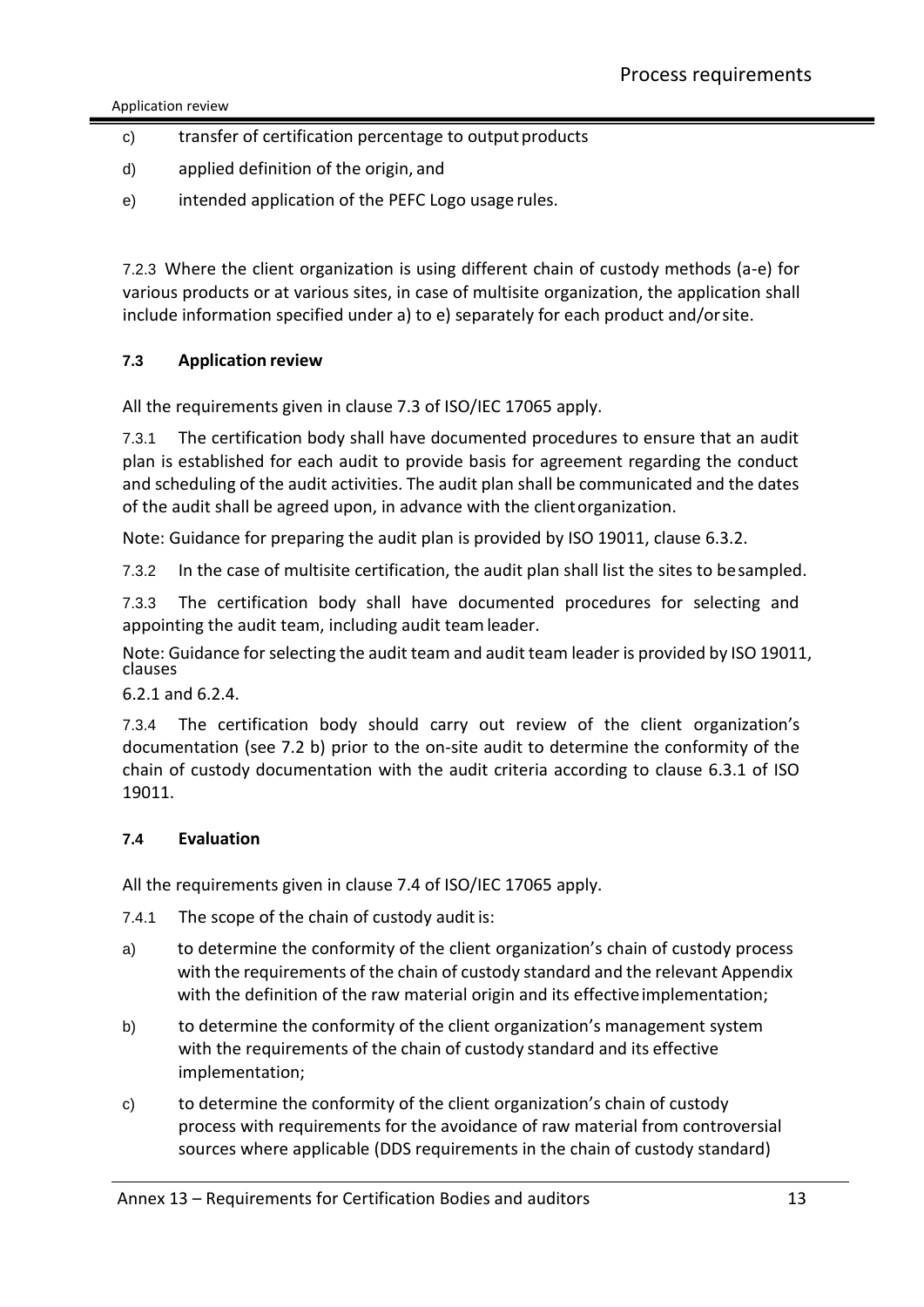and its effective implementation;

d) to determine the conformity of the client organization with the PEFC logo usage rules and its effective implementation; and

Note: The usage of the PEFC Logo and PEFC claims is to be evaluated at the time of the surveillance and re-certification audits.

e) to identify areas for potential improvement of the client organization's chain of custody.

7.4.2 The certification body shall conduct the initial audit of a chain of custody following the relevant guidance provided in ISO 19011, clause 6.4. The initial audit and recertification audits shall be conducted on-site.

7.4.3 The certification body shall have documented procedures for determining audit time, and for each client organization the certification body shall determine, with input from the auditor and / or technical expert, the time needed to plan and accomplish a complete and effective audit of the client organization's chain of custody. The audit time determined by the certification body, and the justification for the determination, shall be recorded. The minimum time for the on-site audit is one half of a man day with the exemption to microenterprises.

Note: Micro enterprises are defined as having fewer than 10 employees and annual turnover or global balance less than 2 million EUR, or equivalent in the national currency.

7.4.4 In determining the audit time, the certification body should consider among other things, the following aspects:

- a) the requirements of the chain of custody standard,
- b) size and complexity of the client organization's operation, number of product types and product lines covered by the production batch(es) and theirunity,
- c) extent of supplies that could create a high risk of procurement of raw material from controversial sources,
- d) extent of PEFC Logo labelling activities,
- e) any outsourcing of any activities included in the scope of the chain of custody standard,
- f) the results of any prior audits, including those of client organization's management systems,
- g) number of sites and multi-site considerations.

7.4.5 The evaluation report shall identify the parts of the client organization's organization, processes and product groups and their products covered by the chain of custody.

7.4.6 The evaluation report shall define the applied certification criteria; i.e. the chain of custody standard and its parts that are applicable to the client organization's chain of custody, including:

a) chain of custody method (chapter 4 and 5 of the chain of custodystandard),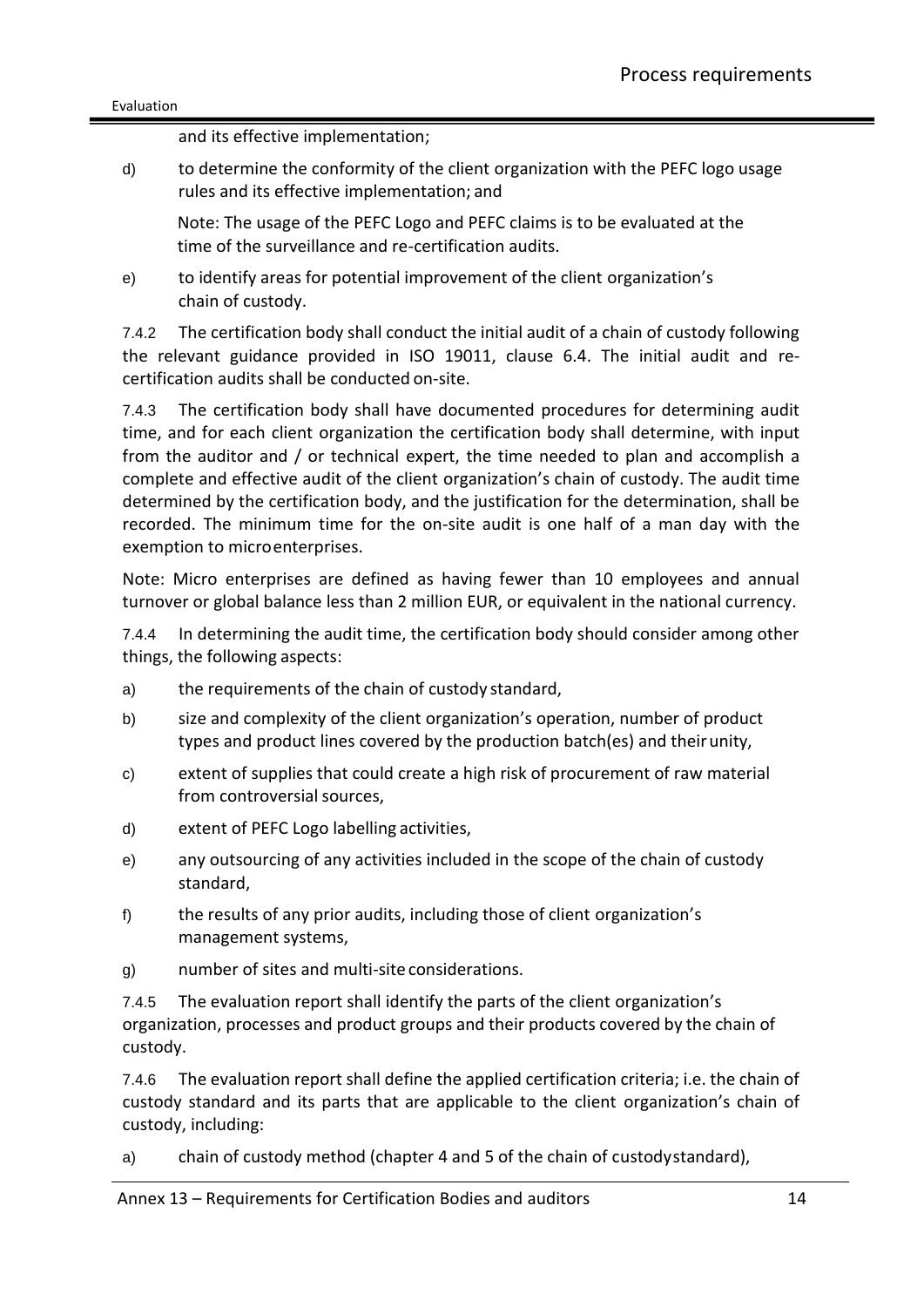#### Review

- b) method of calculation of the certification percentage,
- c) transfer of certification percentage to output products,
- d) applied definition of the origin,
- e) the PEFC logo usage rules, and
- f) requirements for avoidance of raw material from controversialsources.

7.4.7 If the certification criteria differ for individual products/product groups, the definition described in 7.4.6 shall be made separatelyfor each product/product group.

#### <span id="page-14-0"></span>**7.5 Review**

All the requirements given in clause 7.5 of ISO/IEC 17065 apply.

#### <span id="page-14-1"></span>**7.6 Certification decision**

All the requirements given in clause 7.6 of ISO/IEC 17065apply.

7.6.1 Audit findings shall be classified as major nonconformities, minor nonconformities and observations.

7.6.2 Major and minor nonconformities shall be corrected and the corrective action(s) verified by the certification body before granting a certification andrecertification.

7.6.3 Major and minor nonconformities identified in the surveillance audits shall result in corrective action(s) by the client organization resolving the nonconformities. The corrective action plan, including a timeframe shall be reviewed and accepted by the certification body. The time period for completion of the corrective action(s) for major nonconformities identified in surveillance audits and their verification by the certification body shall follow the rules of the certification body but not exceed 3 months. Corrective action(s) for minor nonconformities shall be verified no later than during the next audit.

7.6.4 Corrective action(s) for all nonconformities identified in initial, surveillance and recertification audits shall be verified by the certification body by site visit or other appropriate forms of verification.

#### <span id="page-14-2"></span>**7.7 Certification documentation**

All the requirements given in clause 7.7 of ISO/IEC 17065 apply.

- 7.7.1 The certification document shall include at least the followinginformation:
- a) identification of the certification body,
- b) name and address of the client organization or its parts whose chain of custody is subject to certification,
- c) scope of the certification granted (see 7.7.2),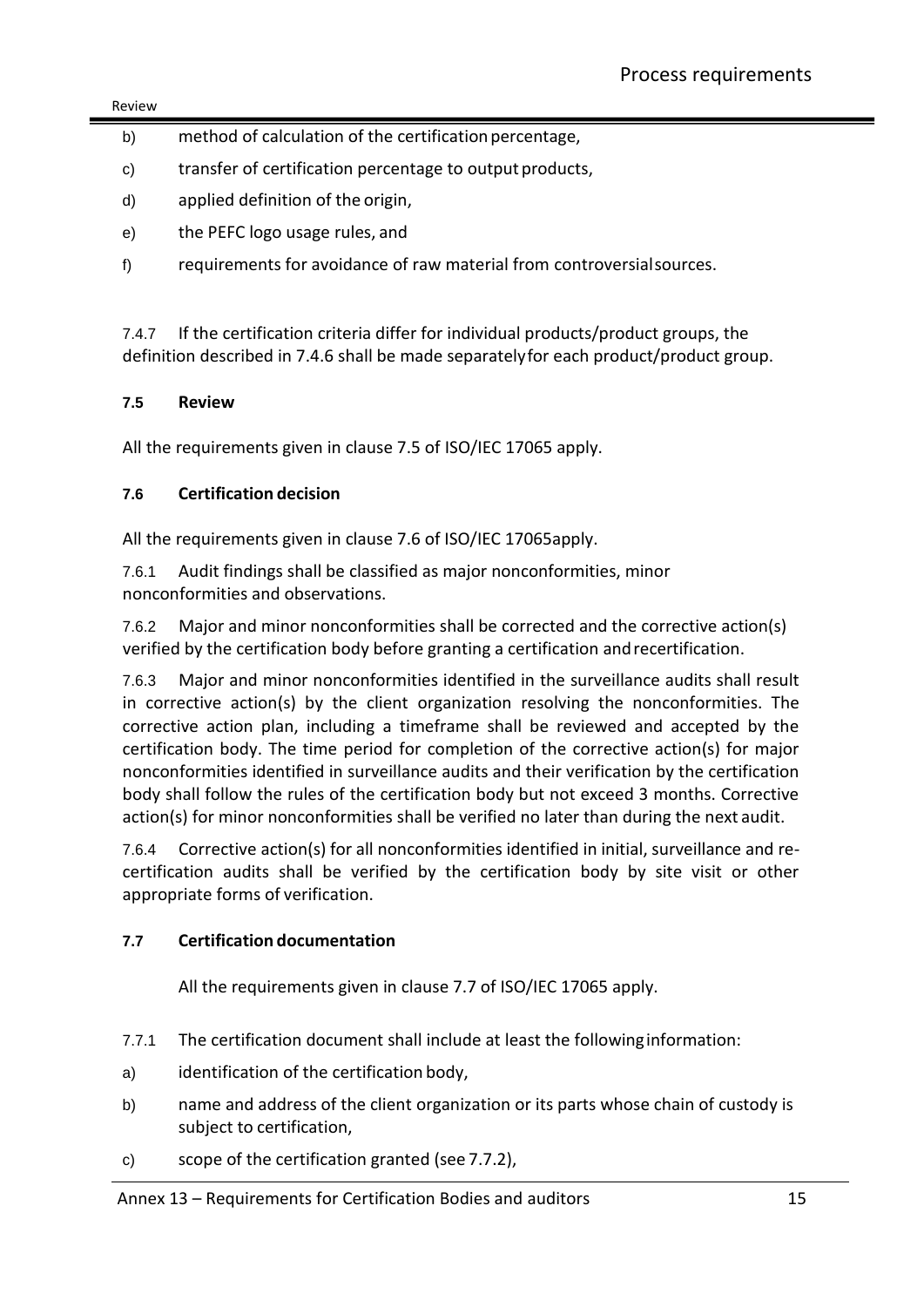#### Directory of certified products

- d) accreditation mark as prescribed by the accreditation body (including accreditation number where applicable), and the date of granting, extending or renewing certification and the expiry date or recertification due date (see 12.2.6). The effective date on a certification document shall not be before the date of the certification decision, and
- 7.7.2 The scope of certification shall include at least the followinginformation:
- a) chain of custody standard identification,
- b) applied chain of custody method,
- c) products covered by the chain of custody.

7.7.3 Where national identification of the chain of custody standard differs from the international one, the chain of custody certificate shall always, in addition to the national identification, include the international identification, i.e. PEFC ST 2002:2010, Chain of Custody of Forest Based Products –Requirements.

Note: The identification of the chain of custody standard shall refer to the version of the chain of custody standard against which the evaluation was carried out and which was valid at the time when the certification was granted. In order to avoid the necessity to issue a new certification document every time the chain of custody standard is amended, the identification of the chain of custody standard should include a statement "as amended" with the reference to the PEFC Council website [\(www.pefc.org\)](http://www.pefc.org/) where the amendments to the valid version of the chain of custody standard arepresented.

7.7.4 Where different definitions of the raw material origin have been applied for individual products/product groups, the scope of the certification document (12.2.2 b) shall be identified for individual products. Where the scope of the certification is included in an appendix to the certificate, the certificate shall include a reference to the appendix as an integral part of it.

7.7.5 Based on a client organization's request, the certification body shall issue the certification document in an internationally common language - or at least inEnglish.

7.7.6 The certification shall be granted for a maximum of 5 years.

7.7.7 The certification body shall make information on the validity and scope of any issued certification document publicly available.

Note: Certification body's website is an appropriate and recognized mean of making the information publicly available.

7.7.8 Certification bodies shall immediately inform the relevant PEFC National Governing Body or the PEFC Council where the PEFC National Governing Body does not exist, when certification is granted, suspended, withdrawn, or its scope ischanged.

#### <span id="page-15-0"></span>**7.8 Directory of certified products**

All the requirements given in clause 7.8 of ISO/IEC 17065 apply.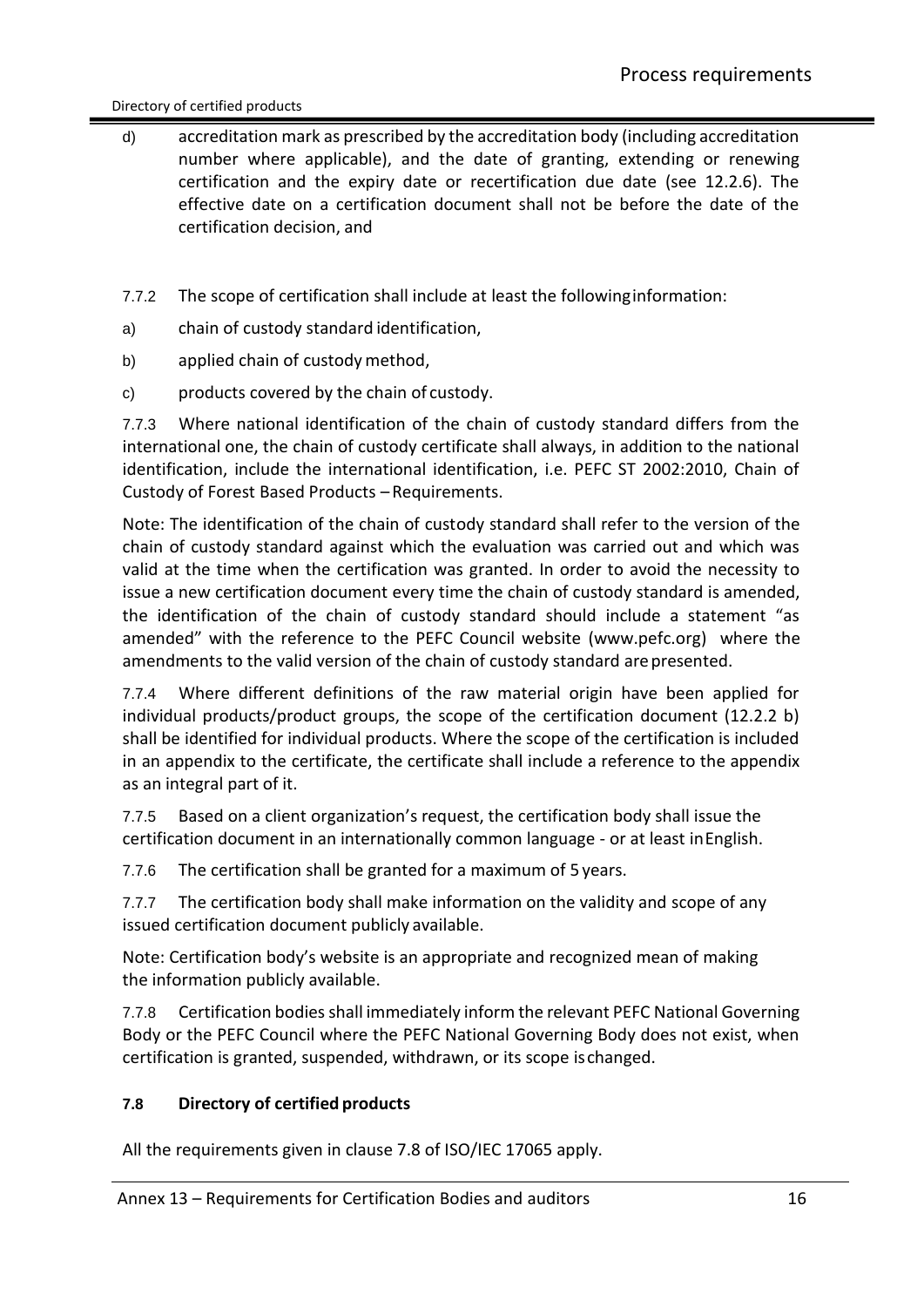#### <span id="page-16-0"></span>**7.9 Surveillance**

All the requirements given in clause 7.9 of ISO/IEC 17065apply.

7.9.1 The surveillance audits shall be carried out at leastannually.

7.9.2 The surveillance shall be carried out at the client organization's site. The annual on- site surveillance audit at the client organization's premises can be replaced by other audit techniques, such as documentation and records review and the period between on-site surveillance audits shall not exceed two (2) years where:

- a) the certification body can demonstrate that audit techniques used deliver sufficient confidence in the certified entity's compliance with the certification criteria,
- b) the client organization is a micro enterprise,
- c) no nonconformity was raised during the previous initial, surveillance or recertification audit,
- d) the client organization procurement does not include high risk supplies,and
- e) the client organization provides the certification body with all the individual records required to be kept by the chain of custody standard or a list of all the records which allow the certification body to establish an independentsampling.

7.9.3 The on-site surveillance audit can also be avoided and replaced by other audit technique where the submitted records provide sufficient evidence that the client organization has not procured and has not made claims on certified raw material since the last certification, surveillance or re-certification audit. The period between the on-site surveillance audits shall however not exceed two (2) years.

7.9.4 The minimum time for the surveillance and re-certification audit is the same as for the initial audit defined in 10.2.1 and 10.2.2.

#### <span id="page-16-1"></span>**7.10 Changes affecting certification**

All the requirements given in clause 7.10 of ISO/IEC 17065 apply.

#### <span id="page-16-2"></span>**7.11 Termination, reduction, suspension or withdrawalof certification**

All the requirements given in clause 7.11 of ISO/IEC 17065 apply.

#### <span id="page-16-3"></span>**7.12 Records**

All the requirements given in clause 7.12 of ISO/IEC 17065 apply.

#### <span id="page-16-4"></span>**7.13 Complaints and appeals**

All the requirements given in clause 7.13 of ISO/IEC 17065 apply.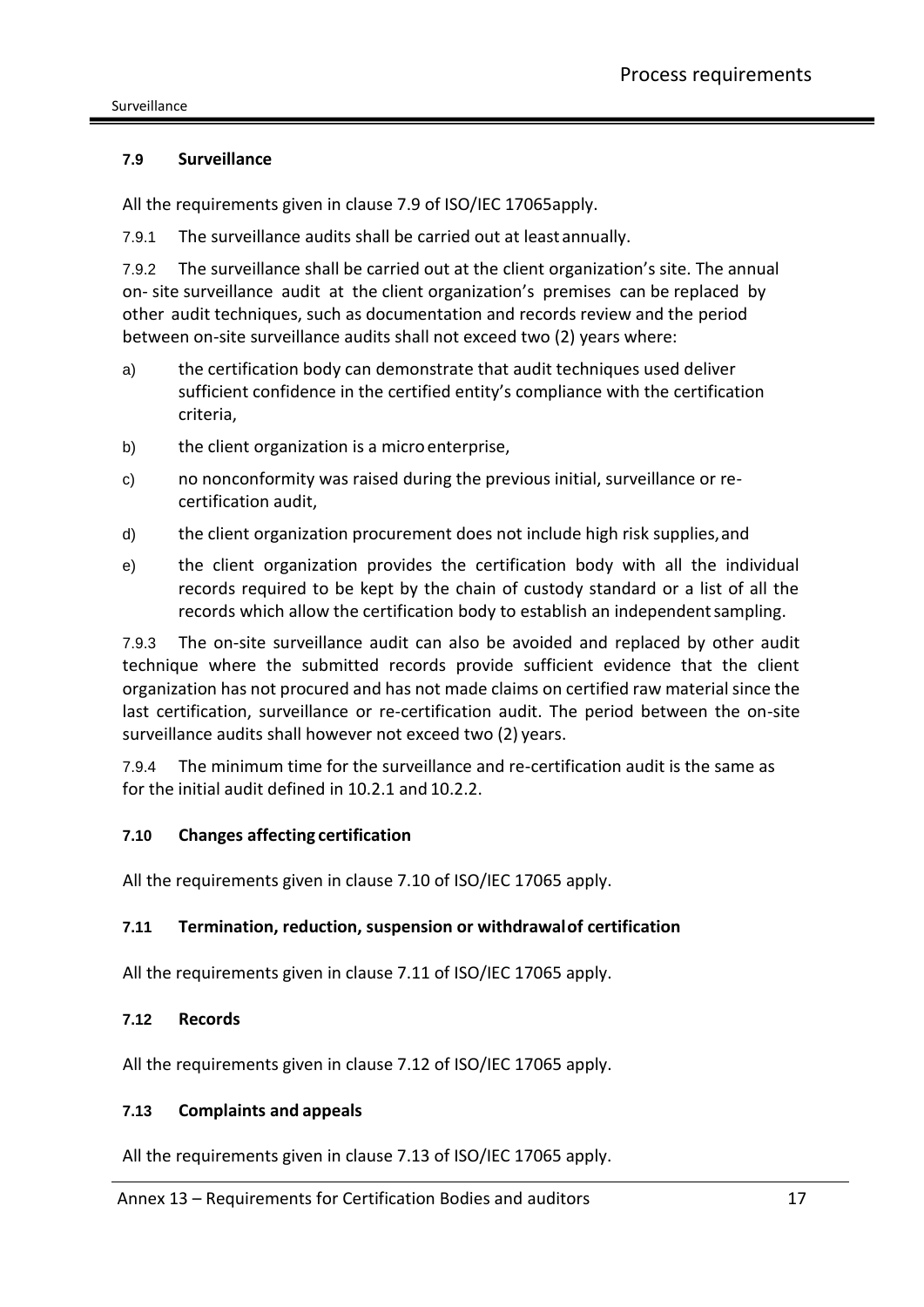(Requirements are not applicable to the accreditation of the certification body)

## <span id="page-17-0"></span>**8. Management system requirements**

All the requirements given in clause 8 of ISO/IEC 17065 apply.

# <span id="page-17-1"></span>**Annex 1 – Accreditations accepted by the PEFC Council**

The PEFC Council requires that chain of custody certification shall be carried out by certification bodies who are accredited by accreditation bodies that are signatories of the Multilateral Recognition Arrangement (MLA) for product certification of IAF or IAF's Regional Accreditation Groups such as European co-operation for Accreditation (EA), Interamerican Accreditation Cooperation (IAAC), Pacific Accreditation Cooperation (PAC) and Southern African Development Community in Accreditation (SADCA).

The scope of the accreditation shall explicitly cover the PEFC chain of custody standard (PEFC ST 2002:2010, Chain of Custody of Forest Based Products – Requirements) in its valid version and/or with reference to any future changes and amendments adopted by the PEFC Council and presented at the PEFC Council official website [www.pefc.org.](http://www.pefc.org/)

The scope of accreditation shall also explicitly state ISO/IEC 17065, this document and other requirements against which the certification body has been assessed.

### <span id="page-17-2"></span>**Annex 2 – PEFC notification of certification bodies**

#### <span id="page-17-3"></span>**(Requirements are not applicable to the accreditation of the certification body)**

The certification body operating the PEFC recognized chain of custody certification shall be notified by the PEFC Council or other PEFC authorized body for the specific country in which it operates.

The PEFC notification requires that the certification body shall have a valid accreditation recognized by the PEFC Council (see Annex 1 of this document). The certification body shall provide the PEFC Council or the relevant PEFC authorized body with information on granted certifications as specified by the PEFC Council or the relevant PEFC authorized body.

Note: The information on granted certifications usually includes identification of the certificate holder, scope of the granted certifications, client organization's turnover where used for determination of the PEFC notification fee.

The PEFC notification may require the certification body to pay a PEFC notification fee as specified by the PEFC Council or the relevant PEFC authorized body.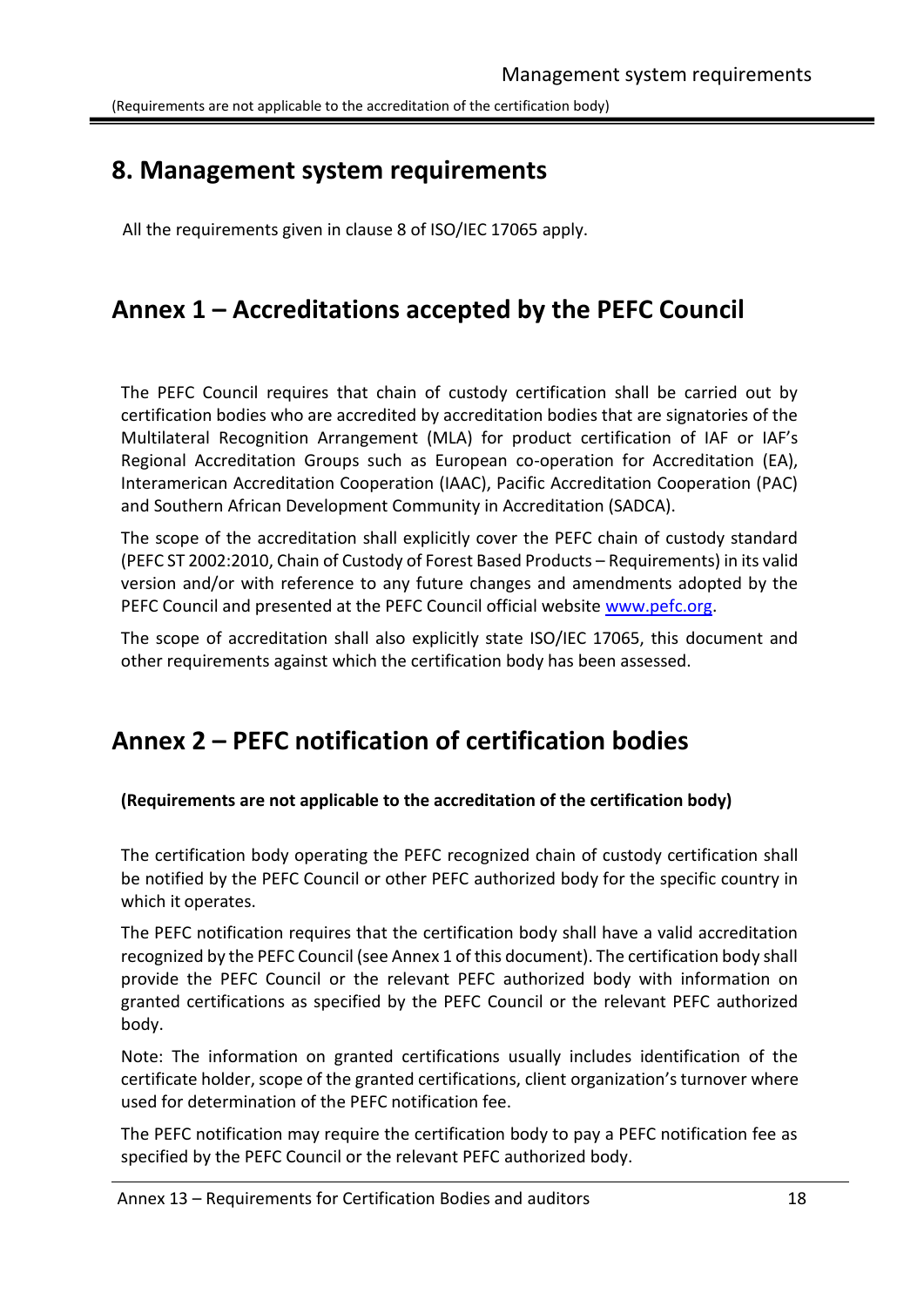(Requirements are not applicable to the accreditation of the certification body)

### <span id="page-18-0"></span>**Annex 3 – Multi-site chain of custody certification**

(Appendix 3 to the chain of custody standard)

#### <span id="page-18-1"></span>**0 Introduction**

0.1 This annex is for the audit and certification of chain of custody in client organizations with a network of sites to ensure that the audit provides adequate confidence in the conformity of the client organization's chain of custody with the chain of custody standard across all sites listed and that the audit is both practical and feasible in both economic and operative terms.

#### <span id="page-18-2"></span>**1 Eligibility criteria for the multi-site clientorganization**

1.0.1 Eligibility criteria for the multi-site client organization, including definitions, are included in Appendix 3 to the chain of custody standard.

1.0.2 In addition to requirements of Appendix 3 to the chain of custody standard, the multi- site client organization should demonstrate its ability to collect and analyse data (including but not limited to items bellow) from all sites including the central office and its authority over all sites and also demonstrate its authority to initiate change ifrequired:

- a) chain of custody documentation and chain of custodychanges,
- b) management review,
- c) complaints,
- d) evaluation of corrective actions,
- e) internal audit planning and evaluation of theresults,
- f) different legal requirements in relation to the avoidance of raw material from controversial sources.

1.0.3 With reference to Appendix 3 of the chain of custody standard, a multi-site client organization, which is established as a group of independent legal entities only for the purpose of obtaining and maintaining chain of custody certification, shall only consist of typically small enterprises.

#### <span id="page-18-3"></span>**2 Eligibility criteria for the certification body**

2.0.1 The certification body shall provide information to the client organization about the eligibility criteria laid down herein and in Appendix 3 to the chain of custody standard before starting the evaluation process, and should not proceed with the evaluation if any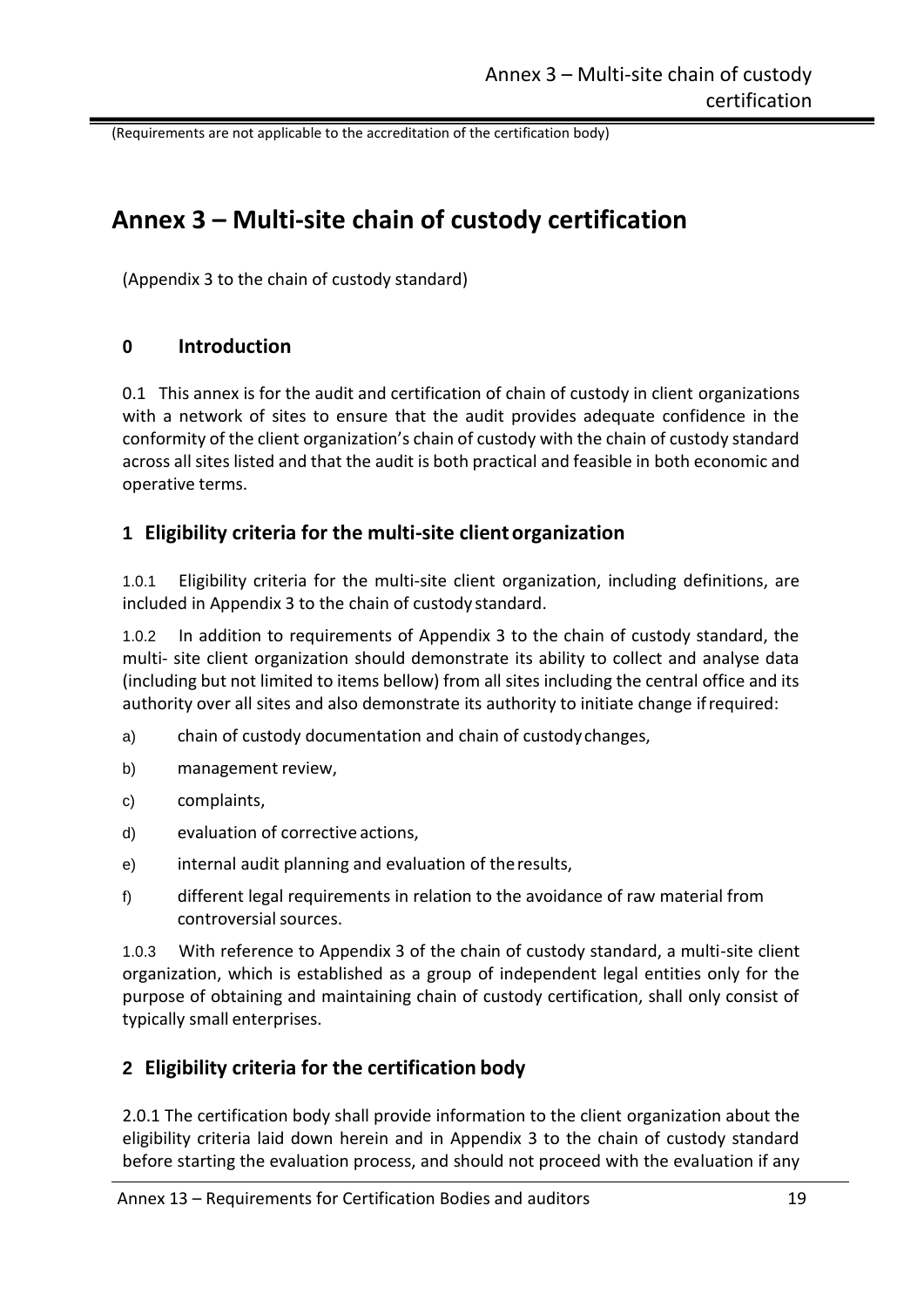#### Contract Review

of the eligibility criteria for the multi-site organization are not met. Before starting the evaluation process, the certification body should inform the client organization that the certificate will not be issued if during the audit nonconformities in relation to these eligibility criteria are found.

#### <span id="page-19-0"></span>**2.1 Contract Review**

2.1.1 The certification body's procedures shall ensure that the initial contract review identifies the complexity and scale of the activities covered by the chain of custody subject to certification and any differences between sites as the basis for determining the level of sampling.

2.1.2 The certification body shall identify the central function of the client organization that is its contractual partner for the performance of the certification. The agreement shall allow the certification body to carry out the certification activities at all sites of the multi-site client organization.

2.1.3 The certification body shall analyse, in each individual case, to what extent sites of an organization have similar raw material flow that enables to implement the chain of custody to be applied in a similar manner. The similarity of the sites included in the multisite client organization shall be taken into consideration when applying the sampling procedures.

2.1.4 The certification body shall retain a record to demonstrate that the required activities in 2.1.1, 2.1.2 and 2.1.3 have been implemented.

#### <span id="page-19-1"></span>**2.2 Audit**

2.2.1 The certification body shall have documented procedures to deal with audits under its multi-site procedure. Such audit procedures, including documentation and records review, on- site audits, etc., shall establish the way the certification body satisfies itself, inter alia, that the chain of custody requirements are actually applied to all the sites and that all the criteria in the chain of custody standard, including its Appendix 3 are met.

2.2.2 If more than one audit team is involved in the evaluation/surveillance of the network, the certification body shall designate a unique audit leader whose responsibility is to consolidate the findings from all the audit teams and to produce a synthesisreport.

#### <span id="page-19-2"></span>**2.3 Nonconformities**

2.3.1 When nonconformities are found at any individual site, either through the client organization's internal auditing or from auditing by the certification body, an investigation shall take place to determine whether the other sites may be affected. Therefore, the certification body shall require the client organization to review the nonconformities to determine whether they indicate an overall chain of custody deficiency applicable to all sites or not. If they are found to do so, corrective action should be performed both at the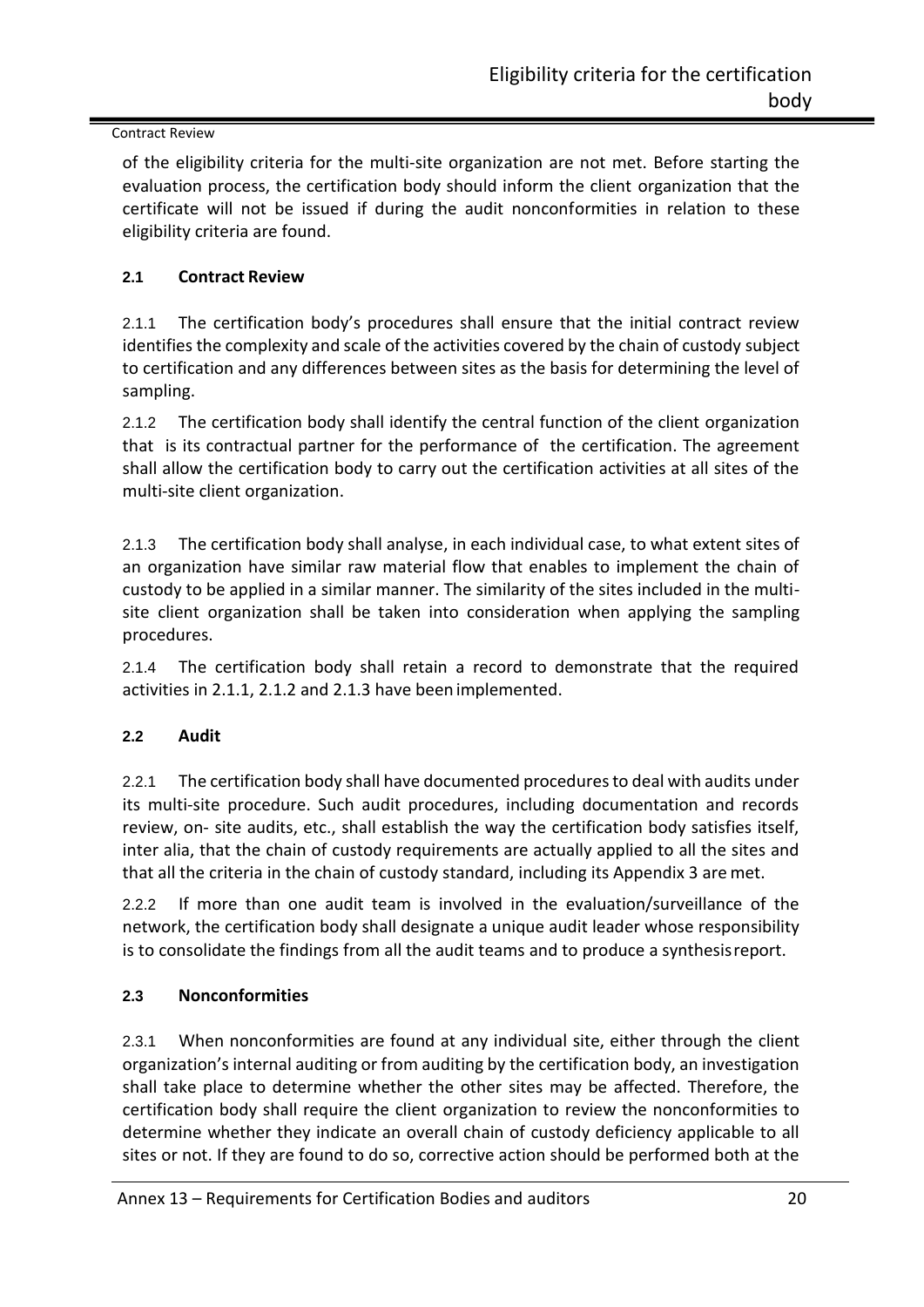Cetelifient and at the individual sites. If they are found not to do so, the client organization shall be able to demonstrate to the certification body the justification for limiting its follow-upaction.

2.3.2 The certification body shall require evidence of these actions and increase its sampling frequency until it is satisfied that control isre-established.

2.3.3 At the time of the decision-making process, if any site has a nonconformity, certification shall be denied to the whole multi-site client organization pending satisfactory corrective action.

2.3.4 It shall not be admissible that, in order to overcome the obstacle raised by the existence of a nonconformity at a single site, the client organization seeks to exclude from the scope the "problematic" site during the certification process.

#### <span id="page-20-0"></span>**2.4 Certificates**

2.4.1 One single certificate shall be issued with the name and address of the central office of the client organization. A list of all the sites to that the certificate relates shall be issued, either on the certificate itself or in an appendix or as otherwise referred to in the certificate. The scope or other reference on the certificate shall make clear that the certified activities are performed by the network of sites in the list.

If the individual sites are applying different chain of custody methods or definitions of the raw material origin, the application of the chain of custody standard shall be clearly stated in the certificate and any appendix for the individual sites.

2.4.2 A sub-certificate may be issued to the organization for each site covered by the certification on condition that it contains the same scope, or a sub-scope of that scope, and includes a clear reference to the main certificate.

2.4.3 The certificate will be withdrawn in its entirety, if the central office or any of the sites does not/do not fulfil the necessary criteria for the maintaining of the certificate (see 2.2 above).

2.4.4 The list of sites shall be kept updated by the certification body. To this effect, the certification body shall request the organization to inform it about the closure, establishment, or change in activities of sites. Failure to provide such information will be considered by the certification body as a misuse of the certificate, and it will act consequently according to its procedures.

2.4.5 Additional sites can be added to an existing certificate as the result of surveillance/ reassessment activities. The certification body shall have a procedure for the addition of new sites.

Note: Temporary sites such as building sites set up by an client organization in order to perform specific works are not to be treated as part of a multi-site operation. Any sampling of the activities performed at such sites will be for the purpose of confirming the activities of the permanent office whose chain of custody is subject to certification, not for the purpose of granting certificates to the temporary sites themselves.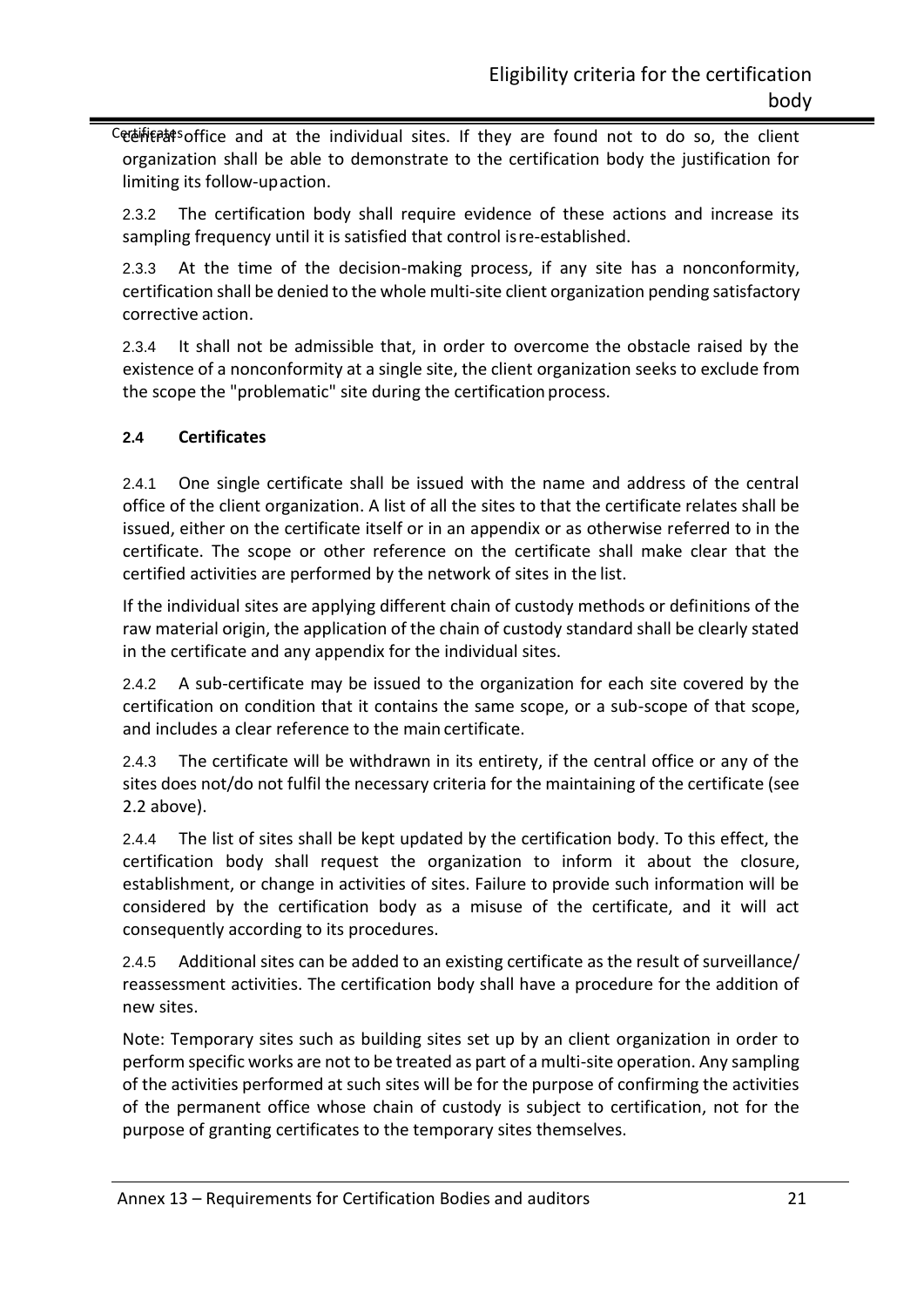#### <span id="page-21-0"></span>**3 Sampling for on-site audits**

#### <span id="page-21-1"></span>**3.1 Methodology**

3.1.1 The certification body can apply sampling of sites for on-site audits where the site sampling is appropriate to gain sufficient confidence in the compliance of the multi-site client organization with the chain of custody requirements. The certification body shall be able to demonstrate its justification for the selection of sites for the on-site audits to ensure that all differences across the sites and implementation of chain of custody have been assessed.

3.1.2 The sample for the initial, surveillance as well as re-certification audits shall be determined separately for sites using different chain of custody methods (physical separation and percentage based methods). The sample shall be representative concerning differences in sites' processes and activities which are subject to the chain of custodycertification.

3.1.3 The sample should be partly selective based on the factors set out below and partly non selective, and should result in a range of different sites being selected, without excluding the random element of sampling.

3.1.4 At least 25% of the sample should be selected atrandom.

3.1.5 Taking into account the criteria mentioned hereafter, the remainder of the sample should be selected so that the differences among the sites selected over the period of validity of the certificate is as large as possible.

3.1.6 The site selection criteria shall include among others the followingaspects:

- a) Results of internal audits or previous certification audits,
- b) Records of complaints and other relevant aspects of corrective and preventive action,
- c) Significant variations in the size of the sites and in production processes of thesites,
- d) Variations in the applied chain of custodymethods,
- e) Modifications since the last certification audit,
- f) Geographical dispersion.

3.1.7 This selection does not have to be done at the start of the evaluation process. It can also be done once the audit at the central office has been completed. In any case, the central office shall be informed of the sites to be part of the sample. This can be on relatively short notice, but should allow adequate time for preparation for theaudit.

3.1.8 The central office shall be examined during every initial, surveillance and recertification audit as a part of the sample.

#### <span id="page-21-2"></span>**3.2 Size ofsample**

3.2.1 The certification body shall have documented procedures for determining the sample to be taken when auditing sites as part of the evaluation and certification of a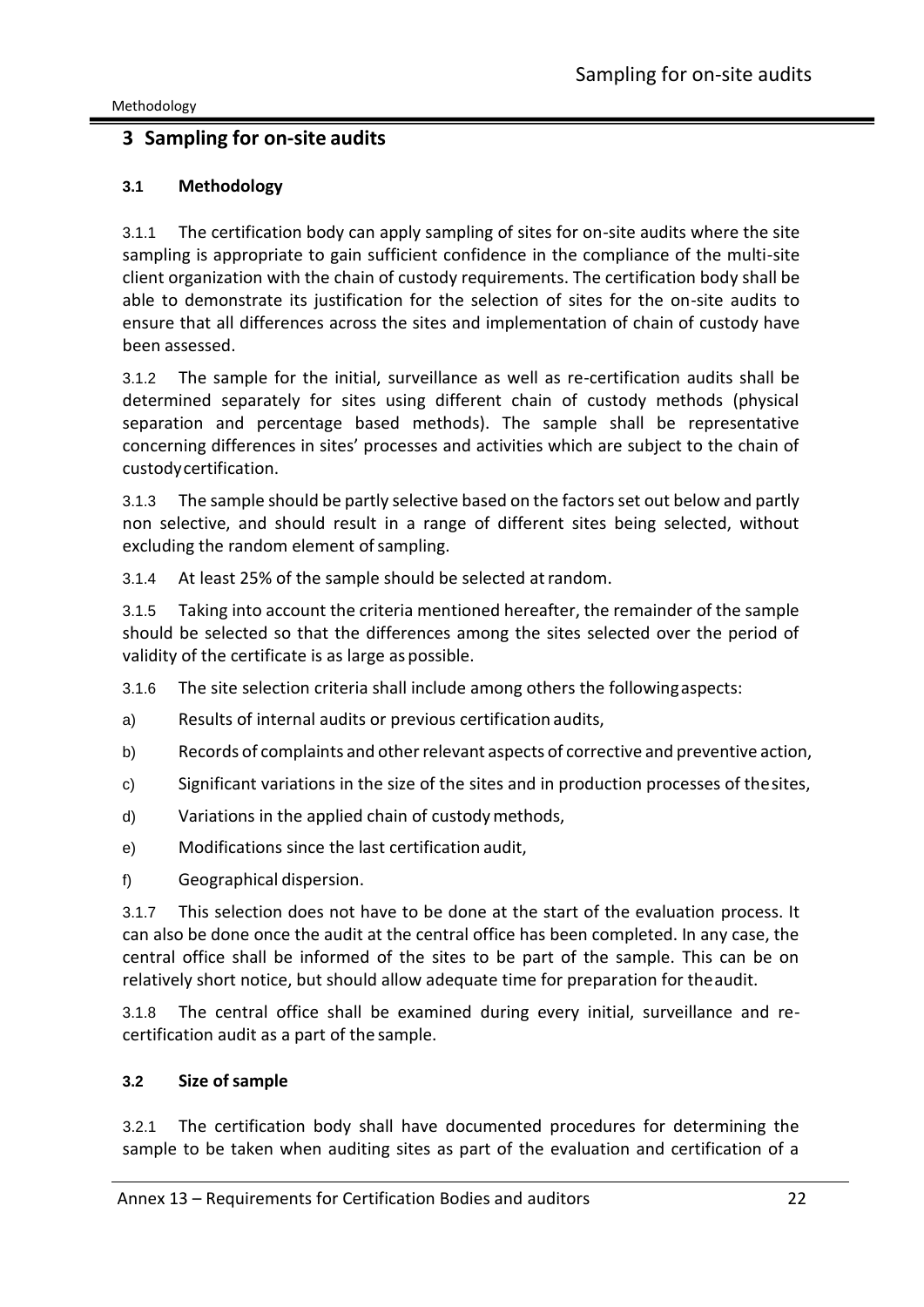multi-site client organization. This should take into account allthe factors described in this annex.

3.2.2 In the event that application of the certification body's procedure results in a smaller sample than would result from the application of the guidance set out below, the certification body shall record the reasons justifying this and demonstrate that it is operating in accordance with its approved procedure.

3.2.3 The following requirements are based on the example of a low to medium risk activity with less than 50 employees at each site. The minimum number of sites to be visited per audit is:

Initial audit: the size of the sample should be the square root of the number of remote

sites: (y=√x ), rounded to the upper whole number.

Surveillance audit: the size of the annual sample should be the square root of the number of remote sites with 0.6 as a coefficient ( $y=0.6$  Vx), rounded to the upper whole number.

Re-certification audit: the size of the sample should be the same as for an initial audit. Nevertheless, where the chain of custody system has proved to be effective over a period of three years, the size of the sample could be reduced by a factor 0.8, i.e.: (y=0.8  $\forall x$ ), rounded to the upper whole number.

3.2.4 The size of sample should be increased where the certification body's risk analysis of the activity covered by the quality management system subject to certification indicates special circumstances in respect of factors like:

- a) The size of the sites and number of employees;
- b) The complexity and variations of raw material flow and chain of custody methods;
- c) Variations in the application of chain of custody methods and definitions of the raw material origin;
- d) Level of risk of procurement of raw material from controversialsources;
- e) Records of complaints and otherrelevant aspects of corrective and preventive action;
- f) Any multinational aspects;
- g) Results of internal audits.

#### <span id="page-22-0"></span>**3.3 Audit Times**

3.3.1 The certification body shall be able to demonstrate its justification for the time spent on multi-site audits in terms of its overall policy for allocation of audittime.

3.3.2 The minimum audit time to spend for each individual site as a part of the initial, surveillance and re-certification audits is the same as for the initial audit defined in clause

10.2.1. Reductions can be applied to take into account the clauses of the chain of custody standard that are not relevant to sites and are only examined at the central office.